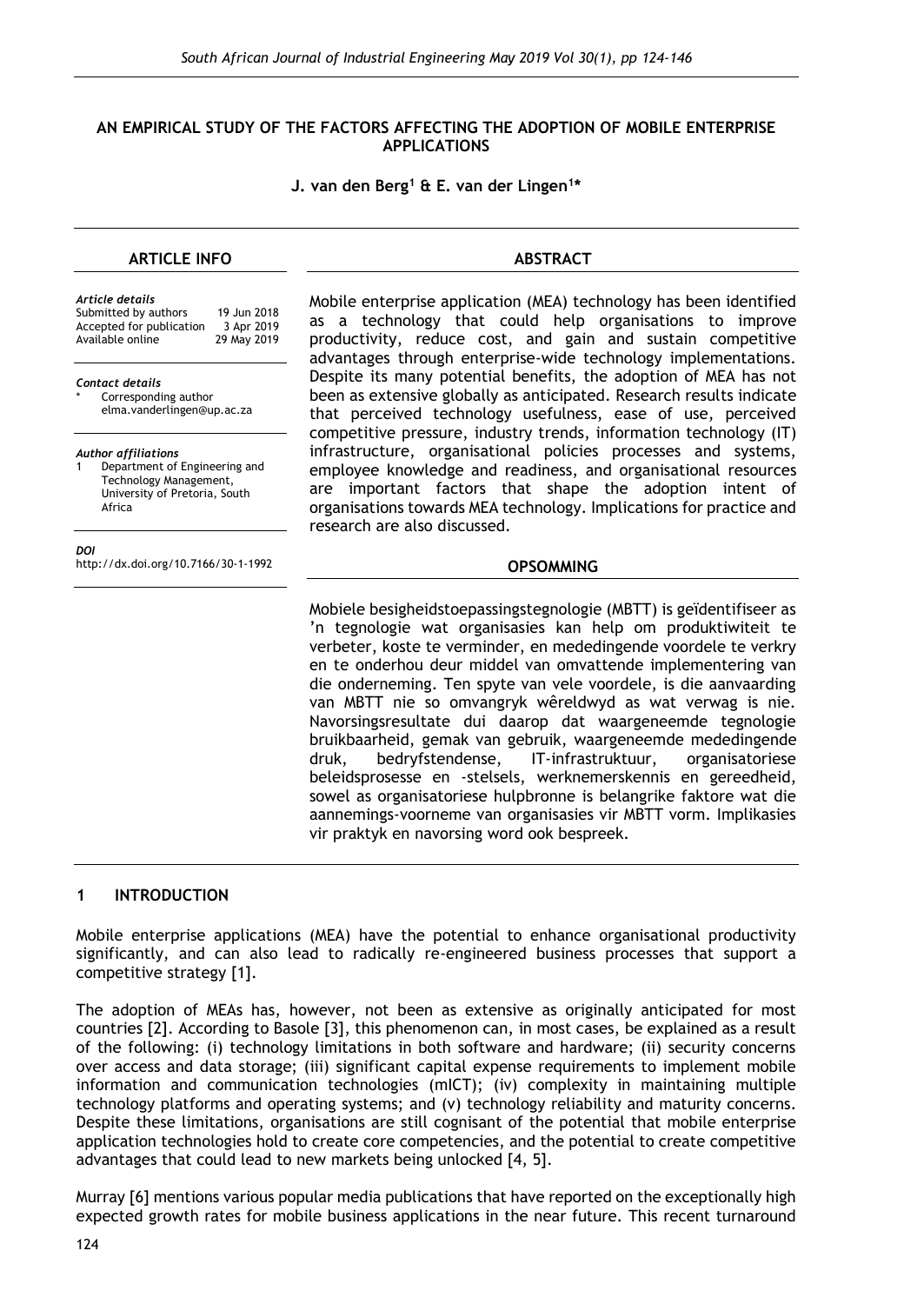in the attitude towards the adoption of mobile enterprise applications can be attributed to the following technology trends:

- The emergence of standardised application platforms such as iOS, Android, and Symbian [7].
- Advances in computing power, display resolution, and peripheral equipment interfaces that allow seamless interaction [7].
- Improved wireless connective infrastructure with the introduction of 3G (EVDO/HSPA) and 4G (LTE/WiMax) networks [7].
- The emergence of mobile enterprise application platforms (MEAP) that allow for improved mobile application management (MAM) [8].
- The continuous trend in the reduction of data charges [9].
- The growing penetration of smart devices into consumer markets, allowing businesses the opportunity to expand their channel offerings [10].

Enterprise mobility is fast becoming one of the pillars of an organisational ICT strategy that is crucial to ensuring the drive towards business innovation [7]. The rapid pace of the adoption and advancement of smartphone and tablet technology creates opportunities for new and innovative information system solutions. This rapid consumer-driven adoption of devices should inevitably lead to an increase in the use of these devices for business purposes; and as this business need grows, so too will the need for content-rich mobile applications and services.

Murray [6] reports that, while the growth rates for MEAs are encouraging, many organisations in the process of implementing a mobile enterprise application strategy are struggling with low adoption rates. It has also been reported that the body of knowledge on factors affecting mobile business application adoption favours the business-to-consumer (B2C) channel, and that the business-toemployee (B2E) and business-to-business (B2B) channels have remained relatively unexplored [1,11,12,13]. Moreover, it has been reported that studies on factors affecting IT adoption have focused on individual-orientated information technologies, as opposed to more sophisticated organisational technologies [14]. Little work has been done on the factors that affect IT and MEA technology adoption at firm level [11]. Most studies have focused on individual technology-adoption factors and broad-based mobile internet technologies that were not specifically developed for smart devices such as mobile applications [11, 12, 13].

With more and more organisations realising the potential that MEA can offer, and even more mICT technologies moving to smart device platforms, the need for improved theoretical constructs that can be used to define effective long-term mobile strategies has been identified. This article adds to the existing technology-adoption theory, and provides organisations with greater insight into the factors that inform the decision to adopt MEA technology. It also provides organisations that are developing MEA technology with greater insight into the challenges that organisations face when adopting MEA technology, which in turn should allow them to redefine their value propositions in order to deliver a product that adds greater value.

This article explores the factors that affect IT adoption for South African organisations through the development and application of a technology-adoption model specifically developed for firm-level studies.

## **2 LITERATURE**

Technology adoption is a theoretical extension of the early works of Rogers [15] on innovation diffusion theory (IDT), which was popularised in his book *Diffusion of innovations*. This theory was generalised by Rogers to describe how, why, and at what rates technologies spread through different cultures. Technology adoption is often illustrated in a lifecycle model that describes the acceptance of a new technology according to a set of demographic, psychological, and sociological characteristics of a user group. The adoption process exhibits a normal distribution when plotted over time, and illustrates the five categories of adopters: innovators, early adopters, early majority, late majority, and laggards (see Figure 1).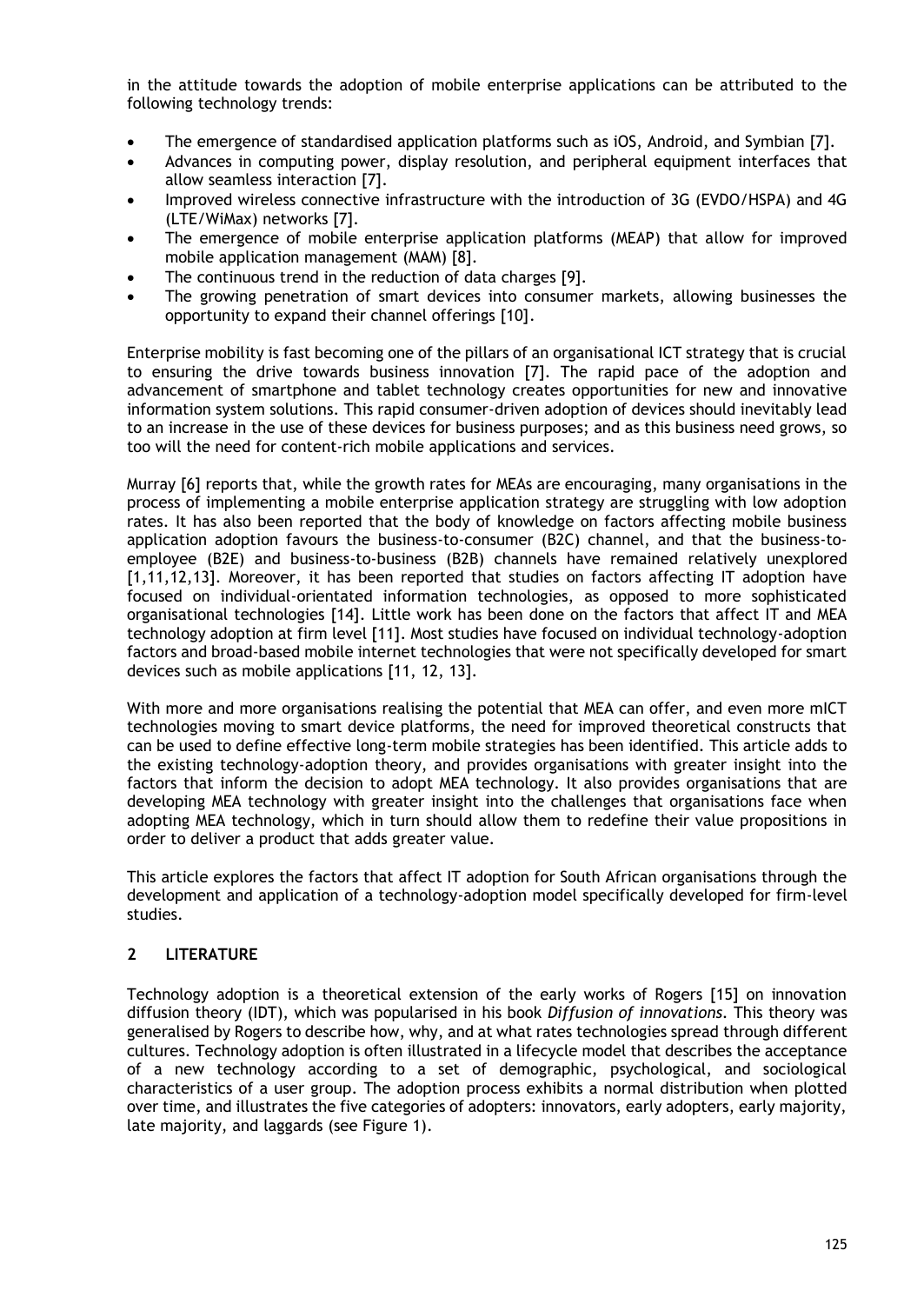

**Figure 1: Rogers' innovation diffusion curve [15]**

Research on technology adoption is one of the most mature streams in information systems research [16]. Various information technology-adoption theories have been introduced over the last three decades. Appendix 1 summarises the most popular individual and firm-level theories of technology adoption in information systems research. The following models have been identified as the most popular acceptance models that have been studied across various technologies and cultures: Technology acceptance model (TAM), Technology organisation environment (TOE), Innovation diffusion theory (IDT), Fit-viability model (FVM), and Unified theory of acceptance and use of technology (UTAUT). These are discussed below.

## **2.1 Technology acceptance model (TAM)**

Davis [17] proposed a conceptual model for technology acceptance. In this model, he proposed that actual system use would be influenced by a user's motivation to use the system that, in turn, could be explained by systems features and capabilities referred to as 'external stimulus'.

From 1986 to 1996 the conceptual TAM model evolved through various stages, until the final TAM version was published by Davis and Venkatesh [18]. In this model, external variables were considered influential in an individual's beliefs about the perceived usefulness and perceived ease of use of a system.

The evolution of TAM to TAM 2 introduced subjective norms as an influential variable on perceived usefulness and intention to use. Other antecedents to perceived usefulness were also introduced to expand on the external variables that impact perceived usefulness: job relevance, image, output quality, and results demonstrability. TAM 3 included external variables for the antecedents that influence the perceived ease of use variable. The antecedents were divided into two main groups: anchors and adjustments.

Although TAM was originally developed to study individual level technology adoption, the application of TAM at a firm level is not entirely novel. The literature on business-level technology is scarce, however, compared with the literature examining technology adoption at an individual level. Yu and Tao [19] adopted TAM for a business-level technology-adoption implementation. The model defined in their study is illustrated in Figure 2.



**Figure 2: Business-level TAM [19]**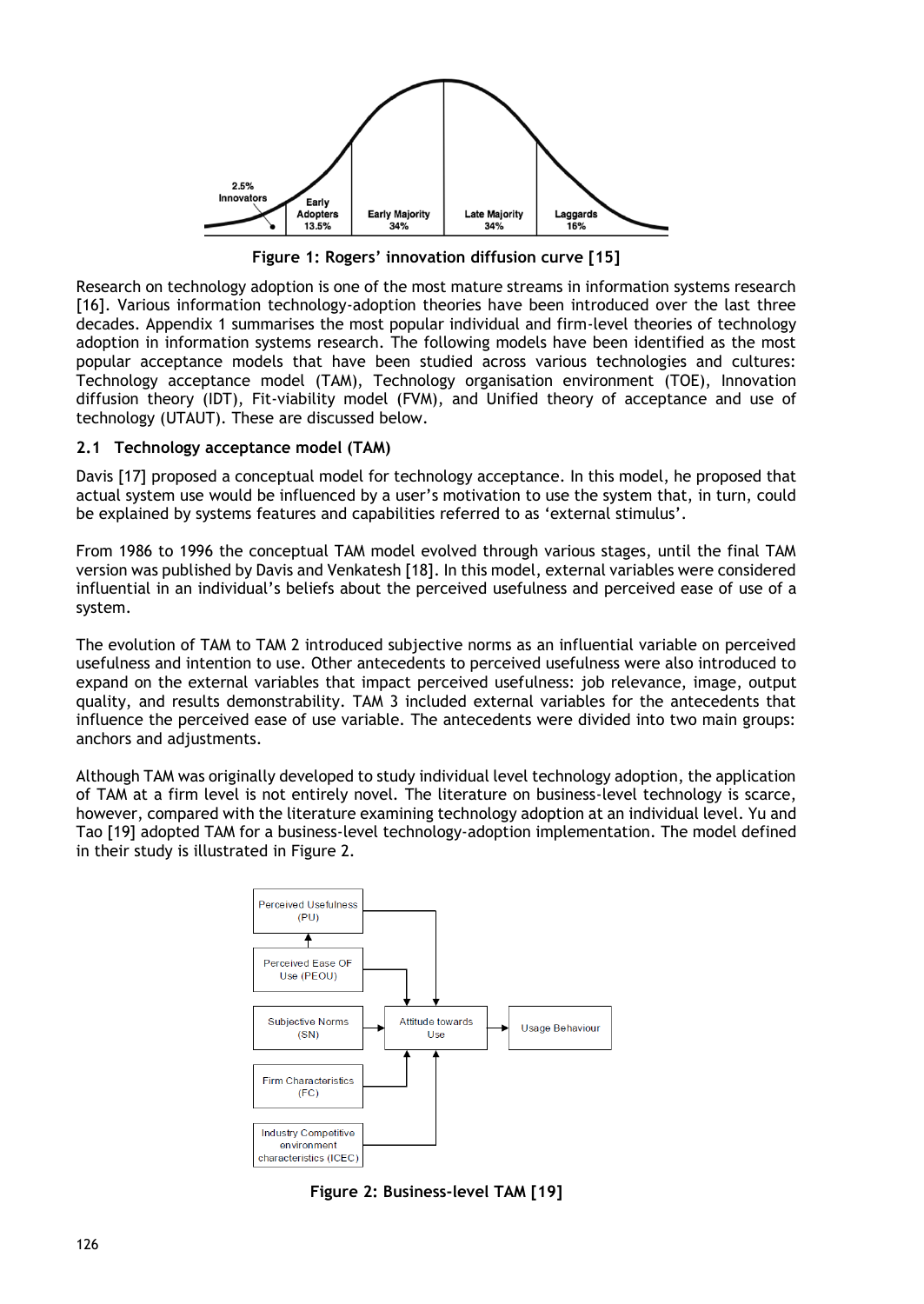## **2.2 Innovation diffusion theory (IDT)**

Innovation diffusion theory (IDT), also known as 'diffusion of innovation' (DOI), was introduced to explain the adoption rate for various technologies across various channels and stages [15]. The theory surmised that individuals have varying degrees of enthusiasm to adopt innovation, and that over time, or depending on which stage in the adoption process the adopter found themselves, the decision-making characteristics would change. From this model it can been seen that the characteristics of the adopter act as moderators that can either support or weaken the perception of an innovation's characteristics.

The literature on studies of technology adoption at enterprise level using IDT is copious. A literature review conducted by Oliveira and Martins [20] cited IDT studies on various technologies, such as: material requirements planning systems, enterprise planning systems, intranet and websites, and ebusiness technologies. Yu and Tao [19], however, reported that studies directly related to firm-level adoption remain relatively scarce.

IDT's robustness in explaining technology acceptance has been widely publicised, with reference to IDT, in thousands of articles across various disciplines, technologies, and cultures. Some issues have, however, been highlighted in using this adoption model: (i) no unified model exists [21], and (ii) it is an over-simplified theoretical model [22, 23].

## **2.3 Technology-organisation-environment (TOE) framework**

The technology-organisation-environment (TOE) framework is an organisational-level theory developed by Tornatzky and Fleischer [24] to elucidate the elements that influence the technologyadoption decision within a firm context. The framework broadly identified three elements that influence the adoption process at firm level: the technological organisational, and environmental contexts. Figure 3 is an illustration of the TOE framework.



**Figure 3: TOE framework [24]**

The TOE framework has provided useful guidance for researchers and practitioners in the information systems technology-adoption space. The major limiting factor of this framework is the variety of competing models that exist alongside TOE. Baker [25] suggests that the ideas from within the major competing theories should be refined and included in the TOE, to ensure that the model remains parsimonious and broadly applicable.

## **2.4 Fit-viability model (FVM)**

Tjan [26] proposed the use of a two-dimensional matrix for firms to assess their technology-adoption strategy. This decision matrix would then suggest whether the technology should be discarded, accepted but with organisational restructuring, investigated for alternatives, or accepted unequivocally. One dimension of the model was defined as fit, and the other was viability. Liang *et al.* [27] adapted the original fit-viability model by combining the theory of task-technology fit with the notion of the organisational impact of IT.

The 'fit' dimension stems from the theoretical work done by Goodhue and Thompson [28] on tasktechnology fit (TTF), which asserted that a greater fit between technology characteristics, task requirements, and individual abilities will ensure improved performance. The FVM adaptation moves the individual considerations to the viability dimension to ensure that a more objective assessment can be obtained for the match between task and technology. Figure 4 illustrates the adaptation of the FVM from Liang *et al.* [27].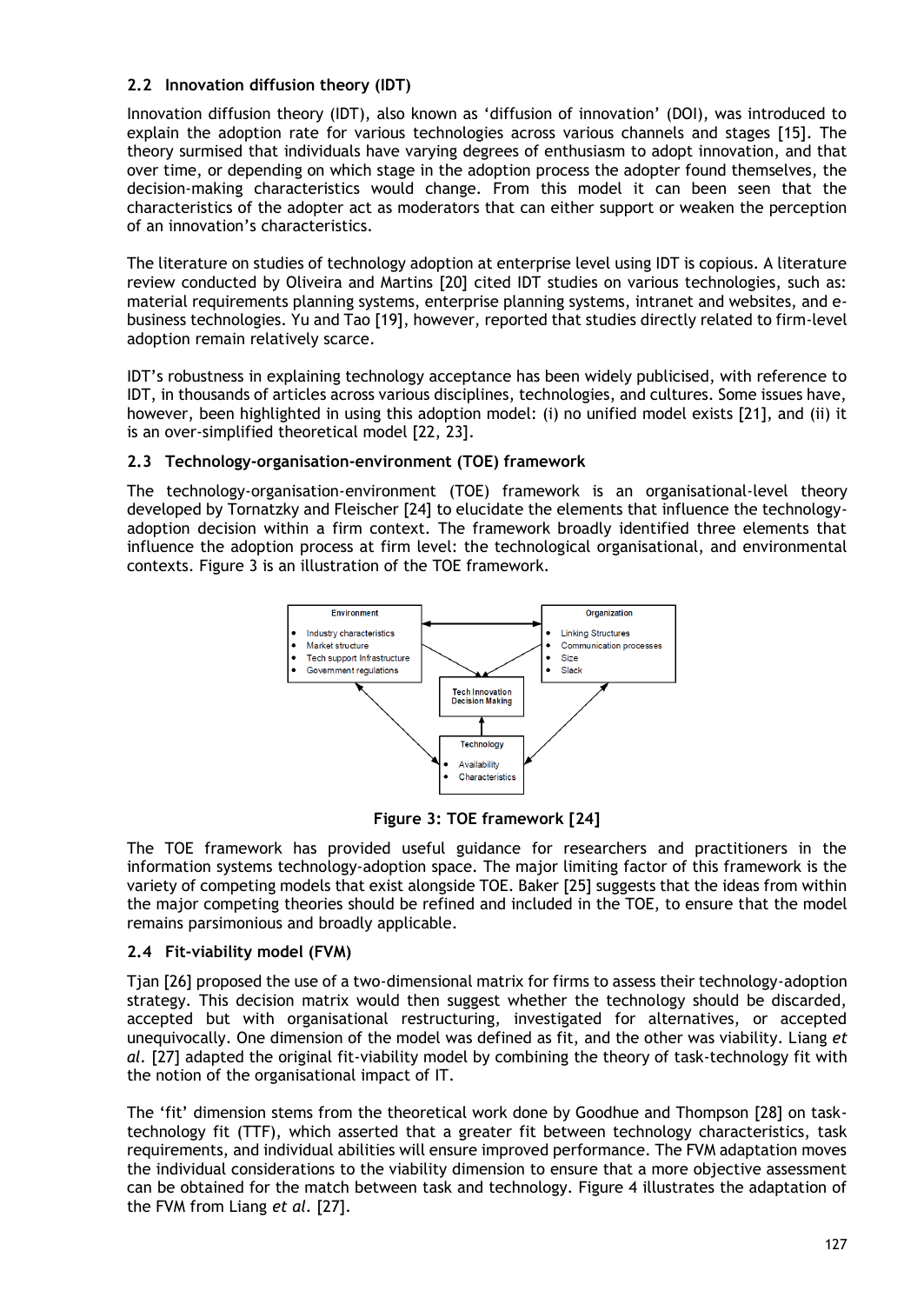

**Figure 4: FVM framework for information systems (IS) [27]**

'Viability' refers to an organisation's readiness for the technology. Three factors that influence this dimension are: (i) economic feasibility  $-$  this aspect requires an assessment of the cost benefit to determine feasibility, and the expected transactional returns to determine whether a competitive advantage can be created; (ii) organisational factors — these relate to top management support, IT literacy and skill, user personas, and innovation experience; and (iii) IT infrastructure  $-$  this relates to the physical and virtual IT requirements, and includes considerations for computing, information management and communication platforms, and ICT services, both shared and dedicated [27].

## **2.5 Unified theory of acceptance and use of technology (UTAUT)**

The unified theory of acceptance and use of technology (UTAUT) was the result of research done by Venkatesh *et al.* [14]. The purpose of the research was to consolidate the fragmented theory on individual-level technology acceptance. UTAUT is the culmination of the integration of research on eight specific technology-acceptance models: IDT, TRA, TAM, TPB, C-TAM-TPB, MPCU, MM, and SCT. The causes of intention and use of information technology were compared to find conceptual and empirical similarities across these models. In this unified theory, four consolidated constructs were theorised to be determinants of behavioural intent: (i) performance expectancy, (ii) effort expectancy, (iii) social influence, and (iv) facilitating conditions. The model also included gender, age, experience, and voluntariness of use as moderators — see Figure 5.



**Figure 5: UTAUT model [14]**

UTAUT has, since its original publication, been applied in various studies. Venkatesh, Thong and Xu [29] cite various studies in which the model has been applied and replicated in an organisational setting, mainly for three types of extensions and integrations: (i) Application in new contexts that include new technology, new user populations, and new cultural settings; (ii) expanded constructs to improve the theoretical mechanisms outlined in UTAUT; and (iii) the inclusion of exogenous predictors of UTAUT.

Although various studies have been conducted in an organisational context, they have all been done on an individual level and have mainly focused on a B2E channel. Venkatesh *et al.* [29] expanded this channel to a B2C context. No literature could be found for the application of UTAUT, or an adaptation of UTAUT, at a firm level.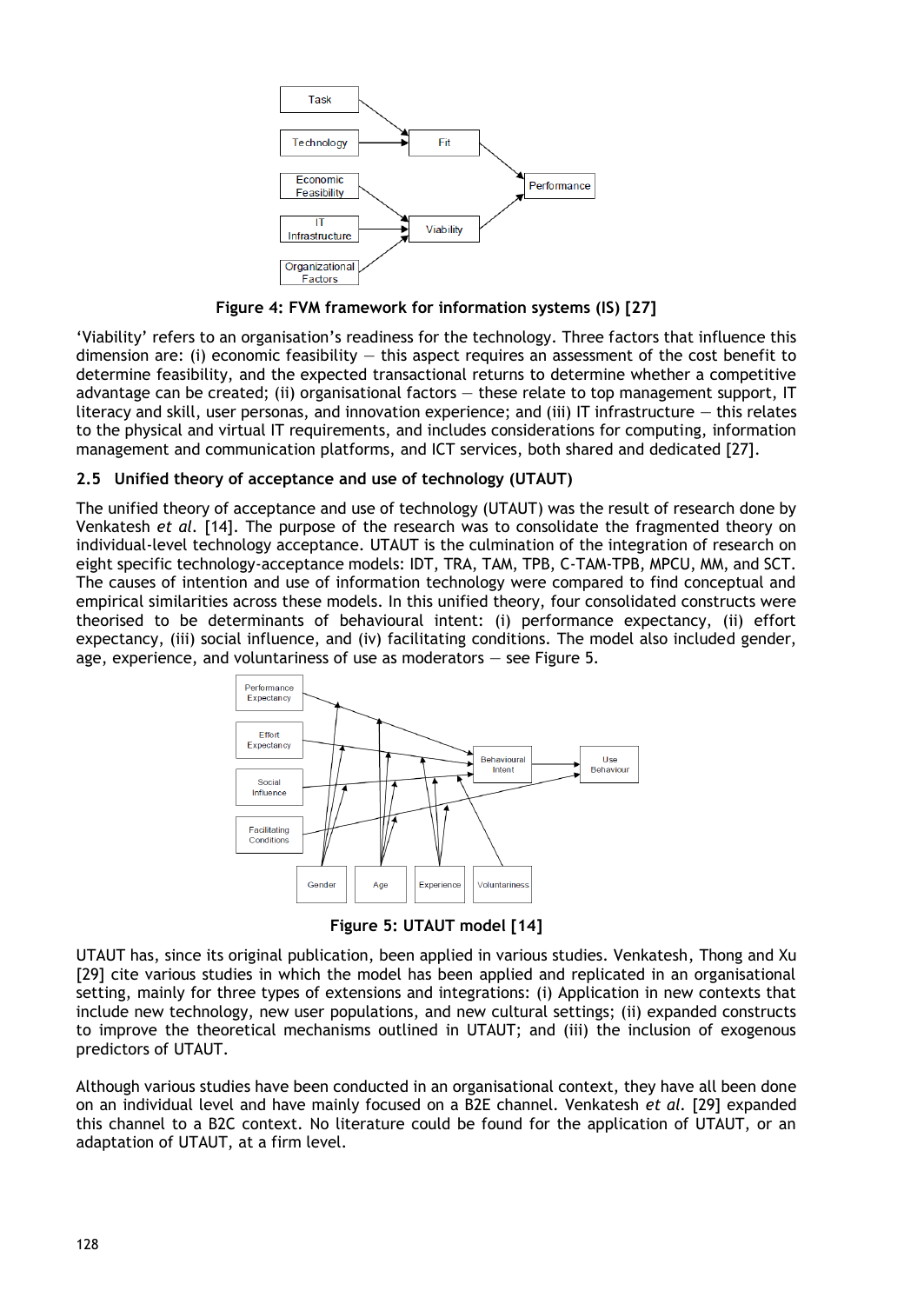### **3 PROPOSED CONCEPTUAL MODEL**

A literature review and analysis uncovered various technology-adoption frameworks and models that have been used to study the adoption of various technologies in numerous contexts. This review also examined the various factors that influence adoption and, where possible, the firm-level adaptation of the model was also presented. The theories and models described below have been identified as the major contributors to the technology adoption and diffusion research field. Davis' [30] technology acceptance model (TAM) was built on the premise that, when a user was presented with a technology, the perceived usefulness (PU) and the perceived ease of use (PEOU) would determine whether or not they would accept the technology. The theory was later adapted to include the effects of social influence and moderating factors [14]. Rogers' innovation diffusion theory (IDT) [15] sees innovations as being transferred through certain channels over time and within a particular culture. Moore and Benbasat [31] later adapted the innovation characteristics for information systems to define a set of constructs that could be used to study individual technology acceptance. IDT has also been adapted to study firm-level innovativeness. The firm's level of innovation is related to independent variables that are associated with individual (leader) characteristics, internal organisational structural characteristics, and the external characteristics of the organisation. Tornatzky and Fleischer's technology-organisation-environment (TOE) [24] framework was specifically developed to deal with aspects that influence the process of the adoption and implementation of technological innovation in an organisational context. The three aspects on which this model focuses are the technological, organisational, and environmental contexts. Tjan's fit viability model (FVM) [26] uses dimensions of fit and viability to evaluate internet initiatives. The theoretical foundation for the fit dimension is the task-technology-fit (TTF) perspective that was introduced by Goodhue and Thompson [28]. The viability construct refers to the extent to which the organisation is ready for technology adoption, taking general economic feasibility, technical infrastructure, and social readiness into consideration. Venkatesh *et al.* [14] introduced the unified theory of acceptance and use of technology (UTAUT) as a unified theory on the most significant constructs from social cognitive theory (SCT), the IDT, the model of personal computer utilisation (MPCU), the theory of planned behaviour (TPB), the motivation model, the TAM, and the theory of reasoned action (TRA). UTAUT theorises that performance expectancy, effort expectancy, and social influence determine behaviour intent for information technology adoption. It also predicts that facilitating conditions as the fourth construct would influence use behaviour but not behaviour intent. The use of institutional theory, the model of Iacovou, Benbasat and Dexter [32], and Basole's mobile enterprise readiness model [33] were examined as additional theories that could be combined with popular theories to provide a richer understanding of technology-adoption behaviour. A review of the current literature revealed that there is a need for a consolidation and synthesis of technology-adoption frameworks at a firm level in order to progress technology-adoption theory for researchers and practitioners interested in organisational technology-adoption behaviour. This article proposes a conceptual framework for technology adoption at a firm level. The model also presents a unification of firm-level constructs from TAM, IDT, TOE, FVM, and UTAUT.

## **3.1 Factors affecting technology adoption at a firm level**

## *3.1.1 Effect of performance utility on technology adoption*

*Performance utility* is defined as the degree to which an organisation believes that adopting the technology will lead to improved organisational performance. The six different constructs from previous research that pertain to performance utility are: perceived usefulness (TAM), relative advantage (IDT), technology context (TOE), viability (FVM), performance expectancy (UTAUT), and perceived benefits (EDIAM). The conceptual framework is illustrated in Figure 6.

Various studies have reported that the positive perceptions of the benefits of a technology can act as an incentive for the adoption of the technology [19, 34, 35]. Scornavacca and Barnes [1] suggest that the need for organisations to reduce latency, increase speed of response, enhance efficiency of operations and workforce, improve productivity, boost revenues, and increase competitive advantage will motivate organisations to adopt mobile enterprise applications. This study hypothesises that the expected benefits of MEA will have a positive effect on the adoption of this technology by organisations.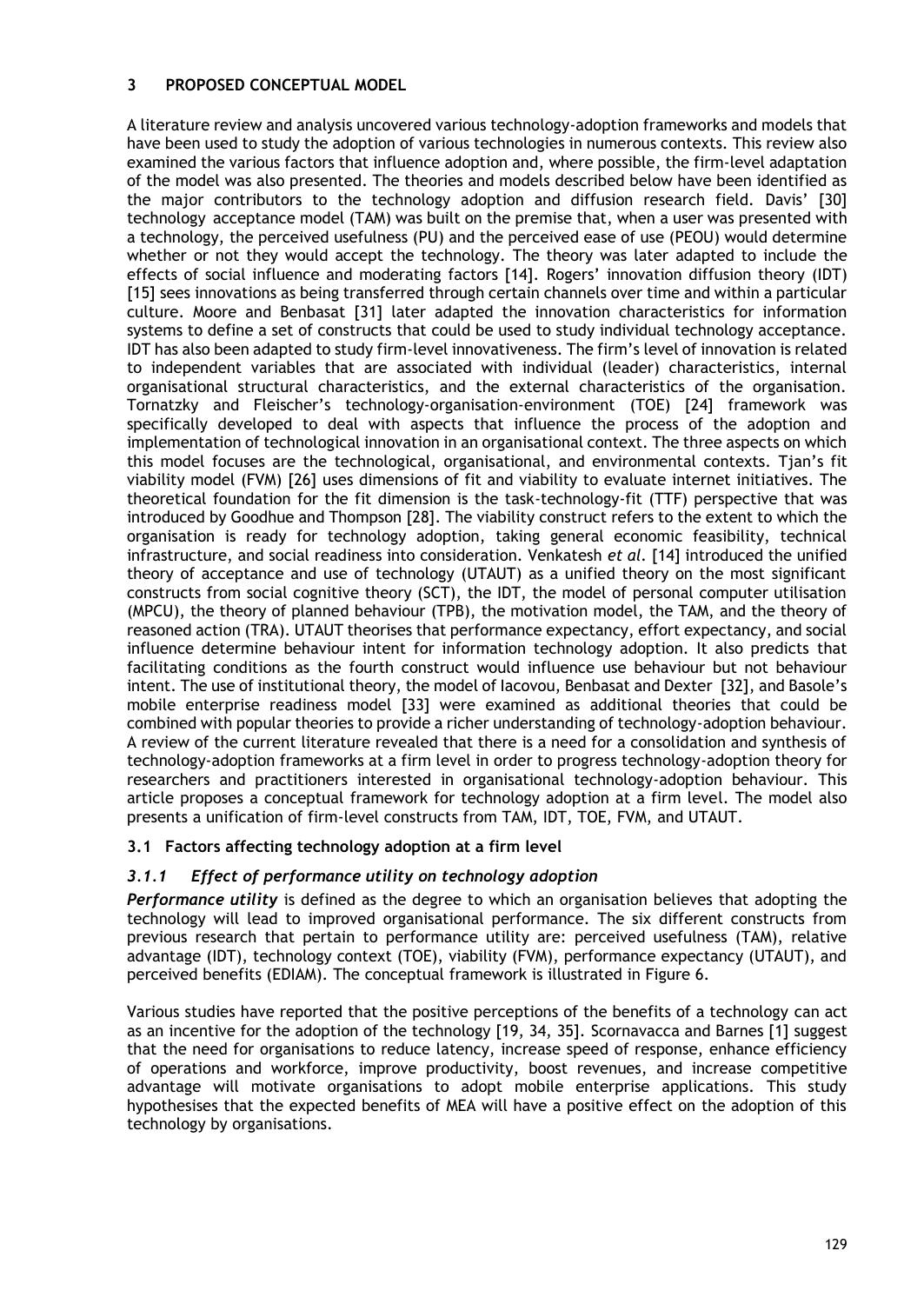

**Figure 6: Conceptual framework for firm-level technology adoption.**

*Hypothesis H1* — Performance utility will have a positive effect on MEA adoption.

## *3.1.2 Effect of technology usability on technology adoption*

*Technology usability* is defined as the degree to which an organisation believes that a technology is learnable, and the degree of effectiveness and efficiency with which the technology can be integrated. The four different constructs that pertain to technology usability from previous models are: perceived ease of use (TAM), complexity (IDT), technology context (TOE), and effort expectancy (UTAUT).

Awa, Ukoha and Emecheta [36] reported that studies done by Venkatesh *et al*. [14] and Clarke [9] support the theory that the usability or ease of use of a technology positively affects the intention to adopt the technology. This is because more complex applications are seen as riskier to implement. This study hypothesises that the perceived usability of a MEA will have an effect on the adoption of this technology by organisations.

*Hypothesis H2* — Technology usability will have a positive effect on MEA adoption.

## *3.1.3 Effect of external environment on technology adoption*

*External environment* is defined as the degree to which an organisation believes that environmental factors, for the milieu in which the firm operates, encourage technology-adoption initiatives. The different constructs that pertain to the external environment from previous models are: subjective norms (TAM), observability and external organisation structure characteristics (IDT), environmental context (TOE), social influence (UTAUT), external pressure (EDIAM), and isomorphic pressure (institutional theory). These environmental factors include peer influence, rate of technology change, market volatility, consumer readiness, competitive pressure, trading partner readiness, and regulatory requirements [12, 34, 36].

Martín *et al.* [12] refer to a study done by Shankar *et al.* [37] in which competitive pressure is cited as a significant factor that influences the growth and spread of mobile commerce. In this study, it is mentioned that isomorphic pressures are forcing firms to adopt technology at the risk of creating a productivity paradox. This is a phenomenon where technology-adoption practices lead to the loss of productivity instead of an increase. At the other end of the spectrum, studies referred to in Martin *et al.* [12] state that, when firms are engaged in a sector with fierce rivalry and uncertainty about their competitors' actions, they are more inclined to adapt their technology strategies.

*Hypothesis H3* — External environment will have an influence on the adoption of MEA.

## *3.1.4 Effect of enterprise readiness on technology adoption*

*Enterprise readiness* refers to the degree to which an organisation believes that it has the ability to adopt, diffuse, and assimilate technology into its organisational structures. This includes the following enterprise readiness characteristics: technology infrastructure, leadership knowledge and support, resource availability (human, financial, and technical), organisational support processes, decision-maker knowledge, and employee readiness [19, 33].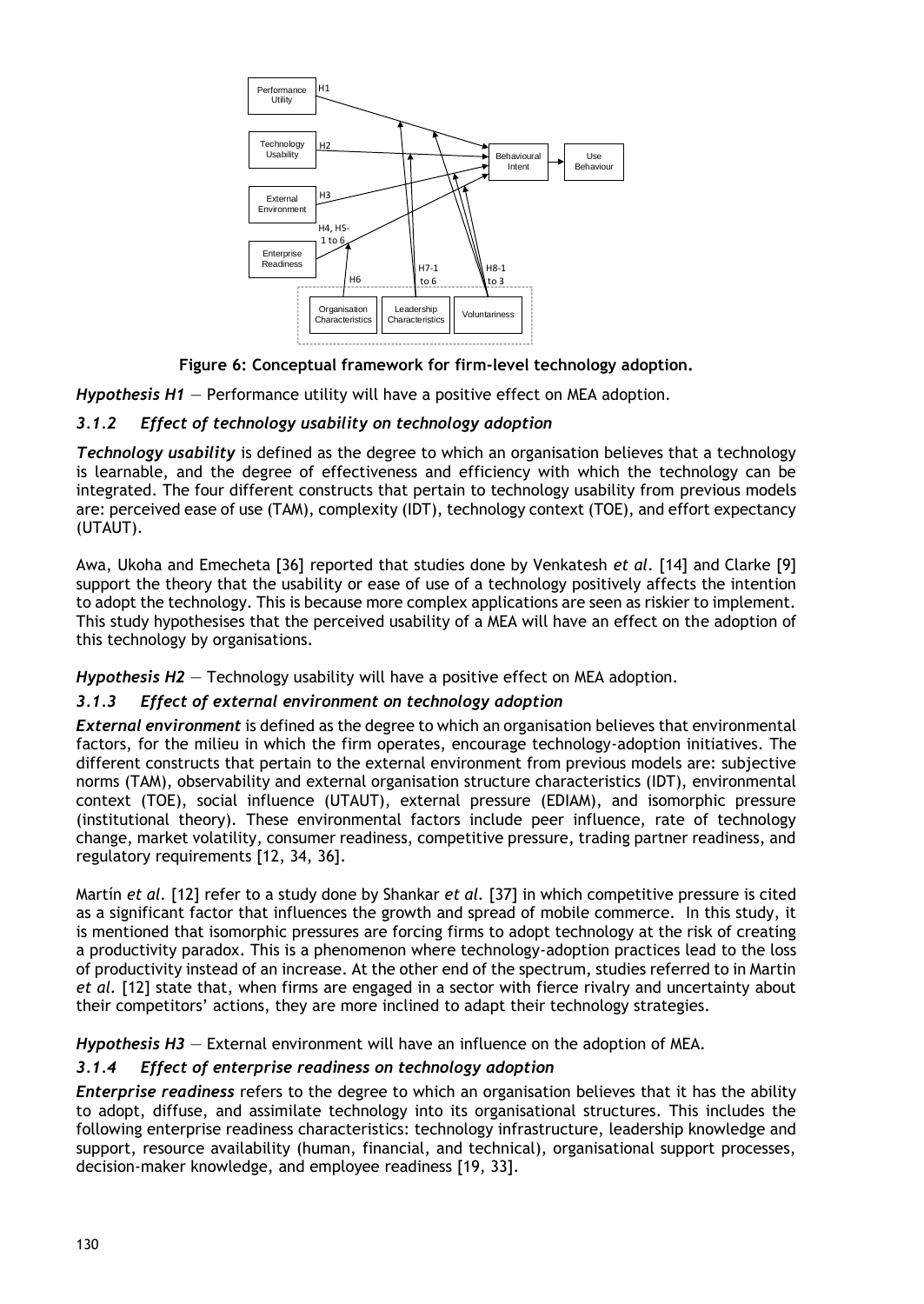The different constructs that pertain to enterprise readiness from the previous models are: firm characteristics (TAM), compatibility, trialability, internal organisational structure characteristics, and individual leader characteristics (IDT), organisational context (TOE), fit and viability (FVM), facilitating conditions (UTAUT), enterprise readiness (MERM), and organisation readiness (EDIAM)

*Hypothesis H4* — Enterprise readiness will have a positive effect on the adoption of MEA. Lin and Lin [34] refer to studies done by Fielder, Grover and Teng [38] and Zu and Kramer [39] that confirm the link between sophisticated IS infrastructure and the increased probability of IS implementation success. It is therefore hypothesised that IS and IT infrastructure will influence an organisation's decision to adopt a technology.

*Hypothesis H5-1* — Technology infrastructure readiness will have a positive effect on the adoption of MEA.

Rogers [15] stated that technology adoption has a greater probability of success when accepted in an organisation with greater compatibility between the technology and their processes. Lin and Lin [34] reaffirm the disruptive effect that radical technology adoptions can have on business processes, and also suggest that an improved synthesis will occur in organisations that adopt technology components supported by their processes. Process readiness refers to an organisation's degree of task technology fit.

*Hypothesis H5-2* — Process readiness will have a positive effect on the adoption of MEA. A firm's strategy plays a major role in their approach to technology adoption. Firms can focus on cost-cutting strategies, business process reengineering practices, product differentiation strategies, or product expansion strategies. It is therefore anticipated that the innovation strategies employed by organisations will have an effect on their technology-adoption intent.

*Hypothesis H5-3* — The technology strategy of an organisation will determine the adoption of MEA.

Basole [33] refers to employee readiness as an employee's attitude towards change, their level of skill, and their perceptions of the end user's benefits of using the technology. It is hypothesised that a high degree of employee readiness will lead to faster rates of technology adoption and diffusion.

*Hypothesis H5-4* — Employee readiness will determine the adoption of MEA.

Lin and Lin [34] refer to studies done by Crook and Kumar [41], McGowan and Madey [42], and Chau and Tam [43], who all acknowledge that lack of IS expertise is a key factor impeding IS adoption and diffusion. Organisations adopting new technologies usually go through a process of knowledge discovery before analysing alternatives and finally making a decision. This process of knowledge discovery is important, because it creates an awareness of existing opportunities, challenges, and barriers. Once decision-makers have gone through this process of discovery, it is hypothesised that they will more readily adopt a technology that is believed to add value [13].

*Hypothesis H5-5* — Knowledge readiness will determine the adoption of MEA.

Organisations need to have the ability to support initiatives pre- and post-implementation. It is therefore critical that organisations have sufficient financial, human, and technical resources available to ensure that technology assimilation is maximised [13].

*Hypothesis H5-6* — Resource readiness will determine the adoption of MEA.

### **3.2 Moderators, or the conceptual technology-adoption framework**

### *3.2.1 Effect of organisational characteristics as a moderator*

Awa *et al.* [36] refer to several studies in which they found that firm size is a major factor that affects technology adoption. Bigger firms have a greater resilience in dealing with implementation failures, and smaller firms are more susceptible to the effects of resistance to change, lack of education, lack of trust in the security of transactions, lack of technological expertise, and lack of economic resources.

*Hypothesis H6* — Firm size will moderate the effect of enterprise readiness on MEA adoption.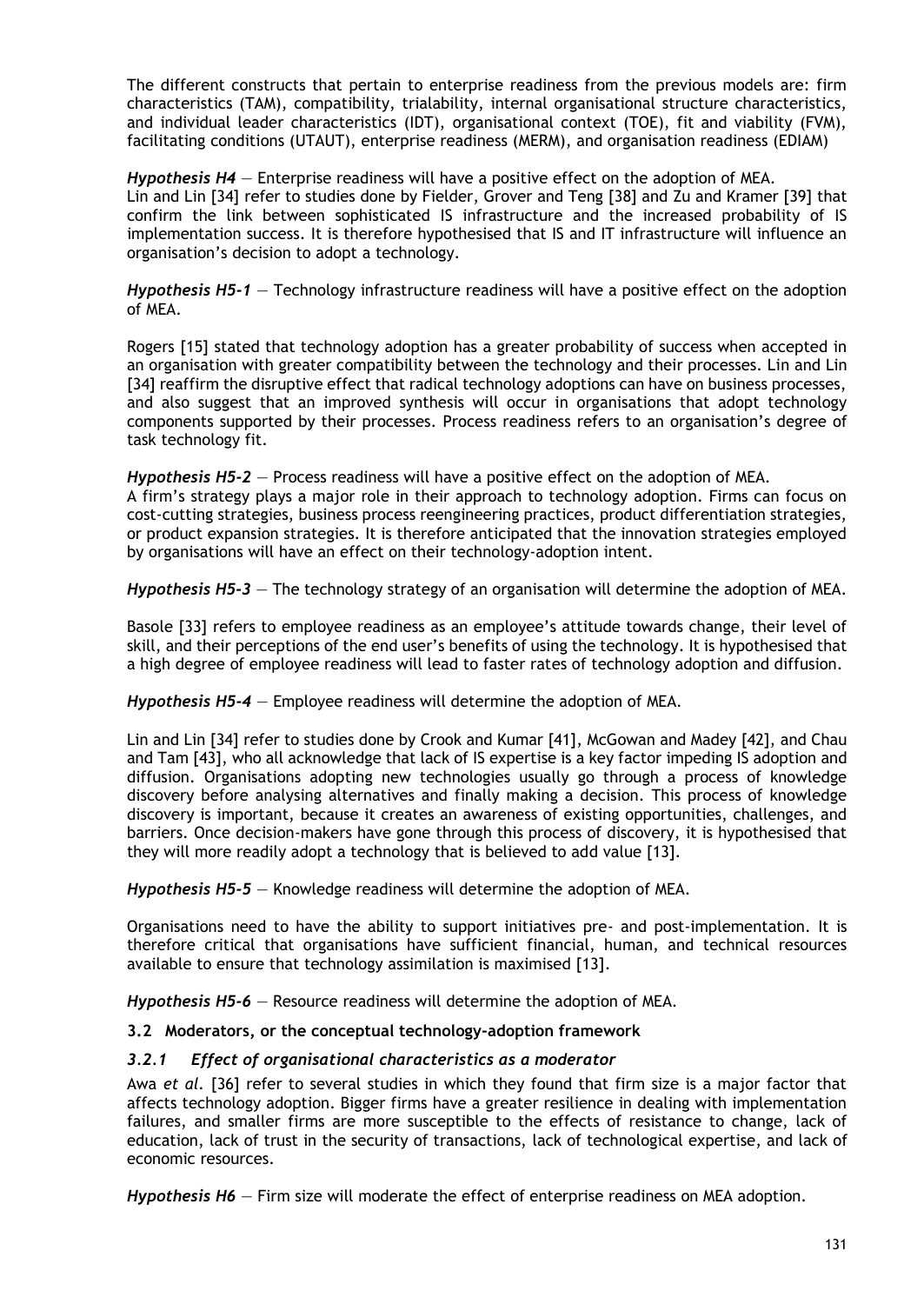## *3.2.2 Effect of leadership characteristics as a moderator*

It has been found that age directly impacts on the perceptions of performance utility and technology usability. Studies [43, 44] report that younger executives appear much more inclined to chase corporate growth strategies, as they are predisposed to a greater risk-taking disposition.

*Hypotheses H7-1 and H7-2* — Leadership age will determine the performance utility and technology usability for the adoption of MEA.

A study done by Gefen and Straub [45] found that gender predicts performance utility and technology usability. Venkatesh and Morris [44] continued that research by examining gender differences in individual perceptions of performance utility and technology usability of information technology. Their study concluded that men consider performance utility to be more important than women in making their adoption decision, while women perceive technology usability to be more important than do men.

*Hypotheses H7-3 and H7-4 —* Leadership gender will determine the performance utility and technology usability for the adoption of MEA.

Awa *et al.* [36] refer to studies done by Becker (1970) and Hambrick and Mason (1984) that validate how education influences personal innovativeness, belief/value systems, risk-taking, cognitive preferences, and receptivity to an innovation. It is therefore hypothesised that education will have an influence on the performance utility and technology usability constructs of the conceptual framework.

*Hypotheses H7-5 and H7-6* — Leadership education will determine the performance utility and technology usability for the adoption of MEA.

## *3.2.3 Effect of a voluntary vs mandatory setting as a moderator at firm level*

Prior studies suggested that it is possible for technology adoption to be influenced in two ways: directly through compliance, or indirectly through its effect on beliefs of performance utility. Compliance relates directly to the level of voluntariness. In an organisational setting, employees have to comply with the organisation's demands [46]. The role of voluntariness has been tested to establish its influence on the link between social norms (SN) and behaviour intent (BI), and it was confirmed that SN have an influence on intentions for the mandatory but not for the voluntary use context. SN can influence intention through internalisation, which is the process in which an important referent believes that the system should be used and, as a result, this belief is incorporated into one's own belief structure [47]. 'Referent' in the context of this study can be internal employees that hold a high regard for decision–makers, or they can be shareholders.

A study done by Brown, Massey, Montoya-Weiss and Burkman [48], in a setting where technology was mandatory, found that technology usability could have a more profound impact on technology adoption than performance utility. This could be explained by the fact that, in a non-voluntary setting, the ease with which a technology can be used will outweigh the usefulness of the technology, since the usefulness could be hidden from the end user by bureaucratic requirements.

*Hypotheses H8-1, H8-2, and H8-3 —* Voluntariness will moderate the effect of enterprise readiness, performance utility, and technology usability on adoption intent of MEA.

## **4 RESEARCH METHODOLOGY**

This research uses a sample survey methodology to test the research hypotheses and the proposed model's construct validity and reliability. A theoretical grounded questionnaire is developed from previous studies, through a broad literature review, and used as the measurement instrument. A list of possible measurement items is identified and adapted for this study. Where items are adapted or new items are developed, they are checked for reliability using strict procedures. The sections that follow describe the research sample, instrument development, and reliability analysis.

### **4.1 Sample and procedure**

The questionnaire developed was administered through an online survey platform. Using this platform, a contact list of 743 business owners, executives, and senior managers was imported, and a link to the online survey was e-mailed via the platform to all contacts. The survey was set to track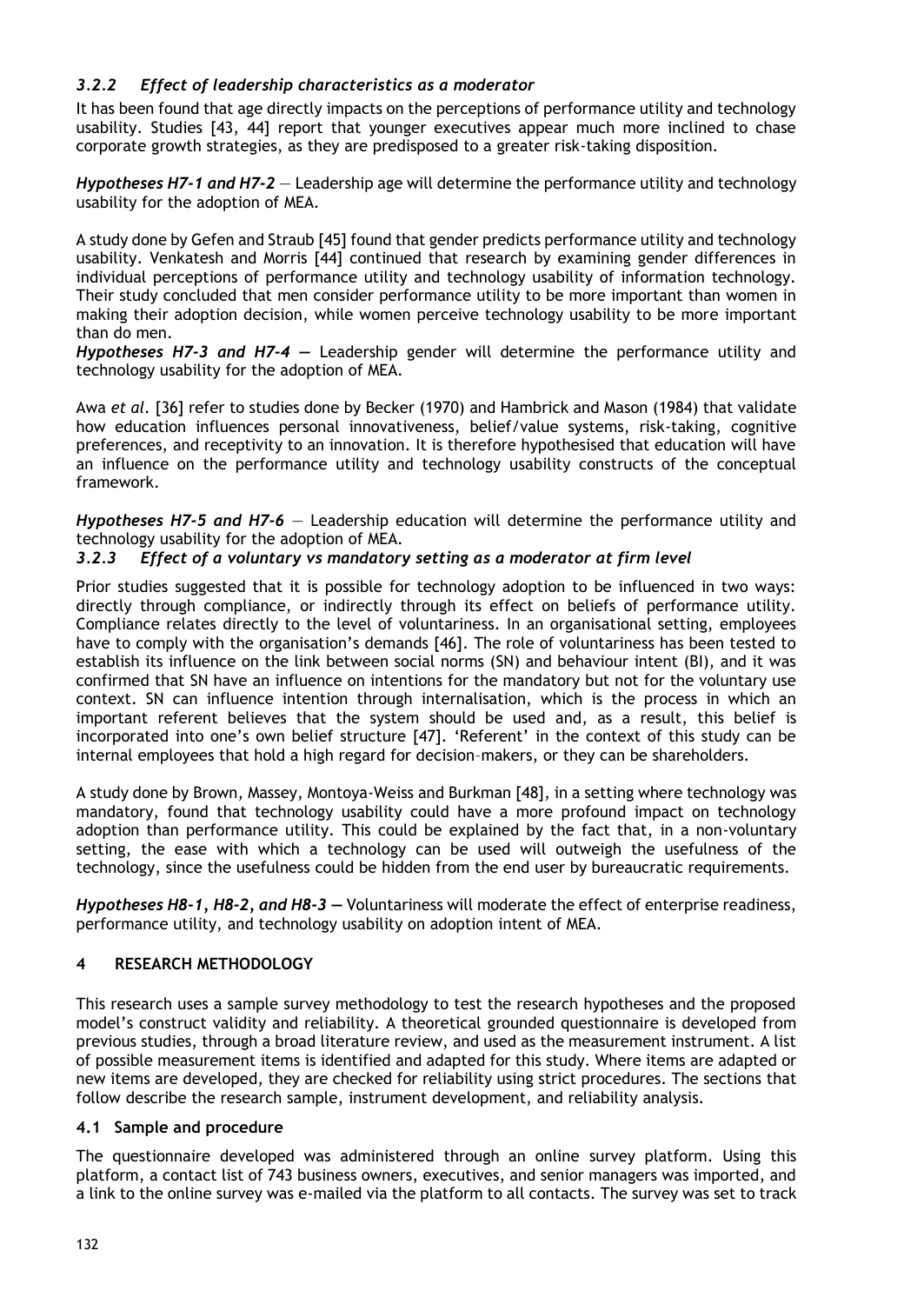responses using IP addresses and device information to ensure that no duplicate responses would be logged.

## *4.1.1 Data gathered*

Of the 743 distributed surveys, 69 responses were received. Only one response was received from the public forum posting. A total of 70 responses was thus received. Validation of the completeness of responses revealed that nine responses were incomplete and therefore not usable. Validation to exclude organisations not based in South Africa (where 'based in South Africa' is defined as having a registered company operating in South Africa) was also conducted, and revealed one response that did not meet this criterion. In total, 60 complete and usable questionnaires were returned. This response rate represents a total response rate of 9.4 per cent and a valid response rate of 8.1 per cent. Previous studies reported response rates of between 11.5 per cent [19] and 36.7 per cent [49], which makes this survey's response rate lower than would have been expected. All responses received were from managers, executives, or owners.

## *4.1.2 Descriptive statistics*

Table 1 summarises the demographic attributes of the respondents' information. Most of the responses were from males between the ages of 30 and 39, which accounted for 45 per cent of the responses obtained. There is a disproportionate response rate between males and females, with only 16.67 per cent of responses coming from females. 80% per cent of the respondents said, under education, that they had some form of degree. All respondents were employed as managers, executives, or owners at the time of the survey. The sample was almost evenly split between small and medium enterprises (SMEs) — representing 41.67 per cent of the sample — and large to corporate enterprise organisations, representing 58.33 per cent of the sample. 51.67 per cent of the organisations represented in the study came from three industries: telecommunications, technology, internet and electronics (25%); finance and financial services (15%); and manufacturing (11.67%), with the remainder represented by the other 14 industries. 86.67 per cent of the organisations that responded had a male-dominated leadership structure, and 86.67 per cent were college or university graduates. 83.3 per cent of the leadership were between the ages of 40 and 59.

## **4.2 Instrument development**

The questionnaire developed for this study was divided into three sections (see Appendix 2). The first section captures the demographic and general organisational information of the respondents. In the second section, seven-point Likert scales with end points of 'strongly disagree' [1] and 'strongly agree' [7] were used to examine participants' responses to statements of the questionnaire that captured attitudinal responses for all the constructs. Measurement items for actual usage (AU), behavioural intent (BI), performance utility (PU), technology usability (TU), external environment (EE), and enterprise readiness (ER) were all adapted from previous studies [14, 19, 34, 35, 48]. In the third section of the questionnaire, the moderating factors for organisational characteristics, leadership characteristics, and voluntariness were recorded.

## **4.3 Reliability**

Construct validation was performed through factor analysis (FA) using principal component analysis (PCA), and reliability testing using Cronbach's alpha. Variable loadings on each construct were analysed to determine whether the conditions for convergent validity existed. It was found that PU and TU variables loaded on distinct primary factors, indicating that the conditions for convergent validity existed and that the measurement variables were good predictors for these constructs. Factor analysis for the EE construct revealed that the measurement variables loaded on two factors. Analysis of the factor loadings, and face value interpretation of the variable, revealed inherent ambiguity in the way that measurement item EE4 was asked. After this factor was removed, the analysis revealed that EE5 did not meet the minimum criteria for variable retention, and this variable was also removed. The three remaining variables loaded on a unique primary factor, indicating that the conditions for convergent validity existed and that the remaining measurement variables were good predictors for the EE construct. Factor analysis for the variables measuring ER revealed several variables that did not meet the minimum criteria for variable retention, and variables ERRF, ERL1, ERL2, and ERS1 were removed from the model. The 13 remaining variables loaded on four factors that revealed the existence of four sub-constructs within the ER construct. Factor loading for the remaining variables within the sub-constructs indicated that the conditions for convergent validity existed, and that the remaining sub-constructs were good predictors for the ER construct. Table 2 summarises the validity and reliability findings for the research instrument.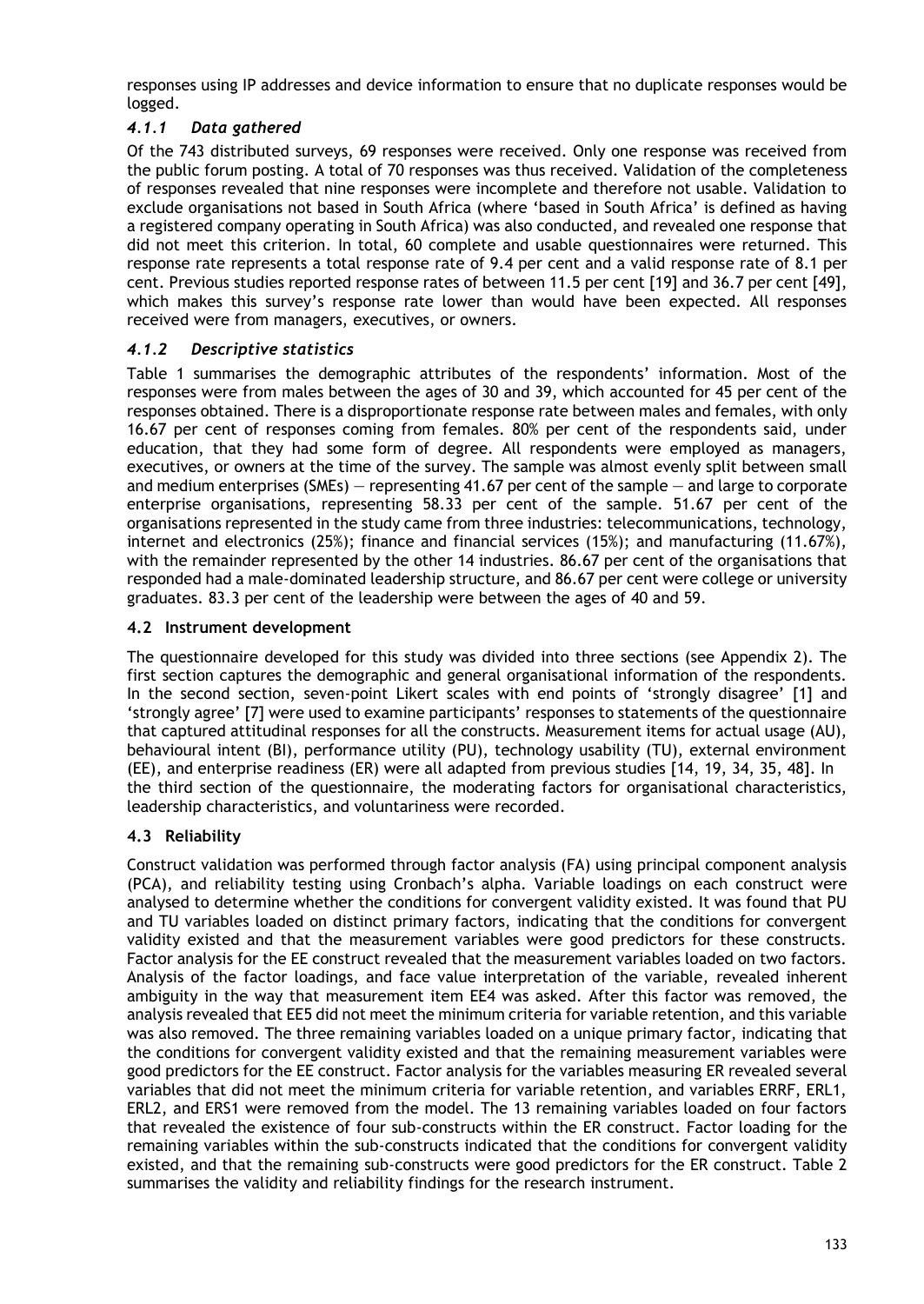|            |                                                           | <b>Subjects</b> |            |  |  |
|------------|-----------------------------------------------------------|-----------------|------------|--|--|
| Measure    | <b>Items</b>                                              | Frequency       | Percentage |  |  |
| Age        | $~<$ 20                                                   | 0               | 0.00       |  |  |
|            | $20 - 29$                                                 | 3               | 5.00       |  |  |
|            | $30 - 39$                                                 | 31              | 51.67      |  |  |
|            | 40 - 49                                                   | 10              | 16.67      |  |  |
|            | $50 - 59$                                                 | 12              | 20.00      |  |  |
|            | $60 - 69$                                                 | 4               | 6.67       |  |  |
|            | >70                                                       | 0               | 0.00       |  |  |
| Gender     | Female                                                    | 10              | 16.67      |  |  |
|            | Male                                                      | 50              | 83.33      |  |  |
| Education  | High school                                               | $\overline{2}$  | 3.33       |  |  |
|            | Some college $-$ no degree                                | 10              | 16.67      |  |  |
|            | Associate degree                                          | 3               | 5.00       |  |  |
|            | Bachelor's degree                                         | 30              | 50.00      |  |  |
|            | Doctoral degree                                           | 1               | 1.67       |  |  |
|            | Master's degree                                           | 14              | 23.33      |  |  |
| Position   | Middle management                                         | 16              | 26.67      |  |  |
|            | Senior management                                         | 20              | 33.33      |  |  |
|            | Owner/executive/C-level                                   | 24              | 40.00      |  |  |
| Size       | $0 - 10$                                                  | $\overline{6}$  | 10.00      |  |  |
|            | $11 - 50$                                                 | 12              | 20.00      |  |  |
|            | $51 - 250$                                                | 7               | 11.67      |  |  |
|            | 251 - 1000                                                | 10              | 16.67      |  |  |
|            | >1000                                                     | 25              | 41.67      |  |  |
| Industry   | Advertising & marketing                                   | 1               | 1.67       |  |  |
|            | Agriculture                                               | 2               | 3.33       |  |  |
|            | Airlines & aerospace (including defence)                  | 1               | 1.67       |  |  |
|            | Automotive                                                | 1               | 1.67       |  |  |
|            | Business support & logistics                              | 5               | 8.33       |  |  |
|            | Construction, machinery, and homes                        | 3               | 5.00       |  |  |
|            | Education                                                 | 2               | 3.33       |  |  |
|            | Entertainment & leisure                                   | 1               | 1.67       |  |  |
|            | Finance & financial services                              | 9               | 15.00      |  |  |
|            | Food & beverages                                          | 1               | 1.67       |  |  |
|            | Healthcare & pharmaceuticals                              | 2               | 3.33       |  |  |
|            | Insurance                                                 | 1<br>7          | 1.67       |  |  |
|            | Manufacturing                                             | 1               | 11.67      |  |  |
|            | Retail & consumer durables                                |                 | 1.67       |  |  |
|            | Telecommunications, technology, internet &<br>electronics | 15              | 25.00      |  |  |
|            | Transportation & delivery                                 | 4               | 6.67       |  |  |
|            | Utilities, energy, and extraction                         | 4               | 6.67       |  |  |
|            | 20 - 29                                                   | 2               | 3.33       |  |  |
| Leadership | 30 - 39                                                   | 6               | 10.00      |  |  |
| Age        | 40 - 49                                                   | 26              | 43.33      |  |  |
|            | 50 - 59                                                   | 24              | 40.00      |  |  |
|            | $60 - 69$                                                 | 1               | 1.67       |  |  |
|            | $>70$                                                     | 1               | 1.67       |  |  |
| Leadership | Female                                                    | 2               | 3.33       |  |  |
| Gender     | Male                                                      | 52              | 86.67      |  |  |
|            | There is an even split                                    | 6               | 10.00      |  |  |
| Leadership | High school                                               | 2               | 3.33       |  |  |
| Education  | Some college $-$ no degree                                | 6               | 10.00      |  |  |
|            | Associate degree                                          | 4               | 6.67       |  |  |
|            | Bachelor's degree                                         | 40              | 66.67      |  |  |
|            | Master's degree                                           | 8               | 13.33      |  |  |
|            |                                                           |                 |            |  |  |

**Table 1: Demographic attributes of respondents' characteristics**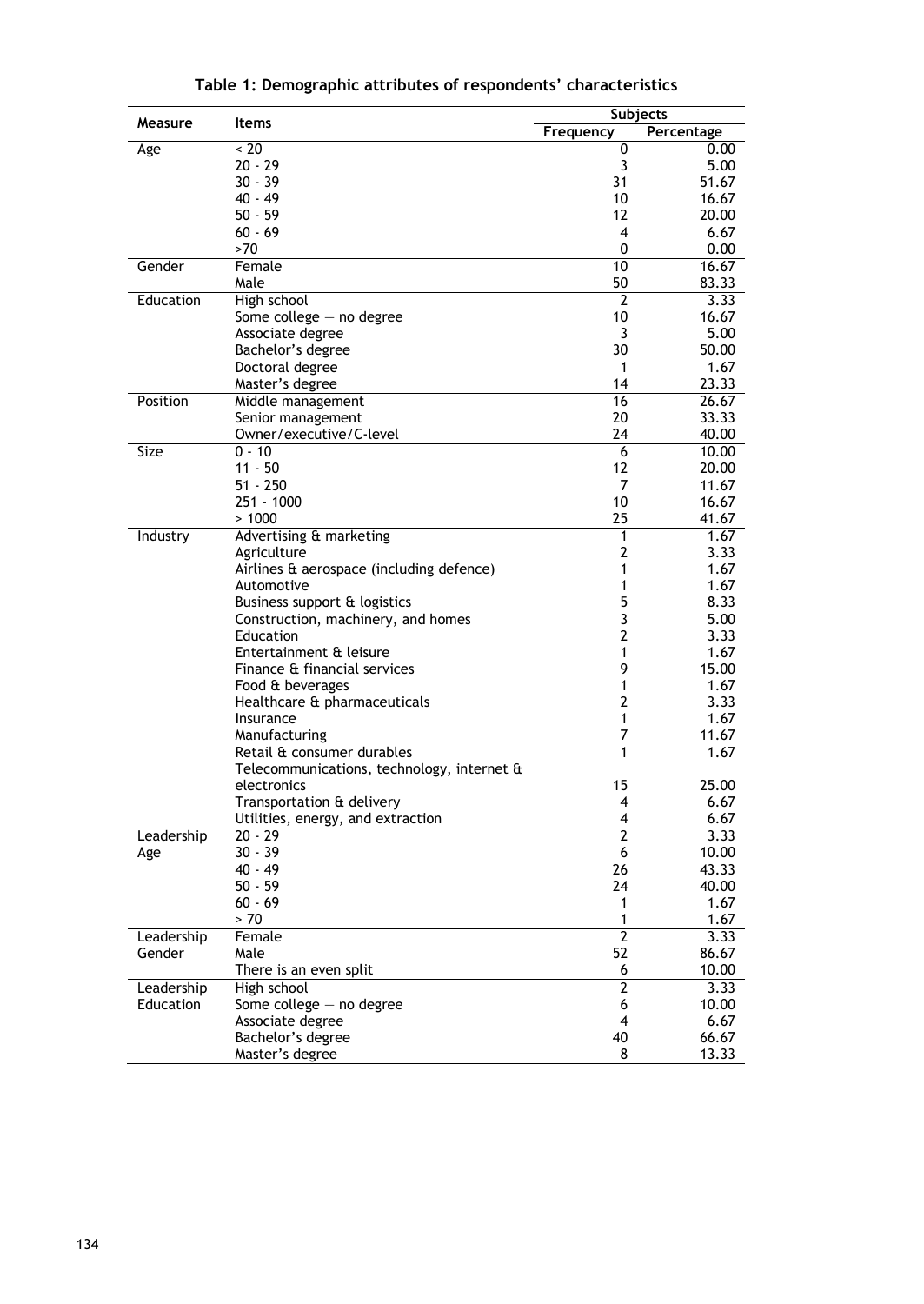|           |                                     |                   | Factor  |       |          | Cronbach's |
|-----------|-------------------------------------|-------------------|---------|-------|----------|------------|
| Construct | Sub construct                       | Variable          | loading | Eigen | Variance | α          |
| PU        | None                                | PU <sub>1</sub>   | 0.845   | 4.954 | 70.78    | 0.931      |
|           |                                     | PU <sub>2</sub>   | 0.864   |       |          |            |
|           |                                     | PU <sub>3</sub>   | 0.845   |       |          |            |
|           |                                     | PU <sub>4</sub>   | 0.855   |       |          |            |
|           |                                     | PU <sub>5</sub>   | 0.851   |       |          |            |
|           |                                     | PU <sub>6</sub>   | 0.788   |       |          |            |
|           |                                     | PU7               | 0.839   |       |          |            |
| TU        | None                                | TU <sub>1</sub>   | 0.891   | 3.029 | 75.74    | 0.893      |
|           |                                     | TU <sub>2</sub>   | 0.878   |       |          |            |
|           |                                     | TU <sub>3</sub>   | 0.844   |       |          |            |
|           |                                     | TU <sub>4</sub>   | 0.867   |       |          |            |
| EE        | None                                | EE1               | 0.877   | 2.224 | 74.12    | 0.825      |
|           |                                     | EE <sub>2</sub>   | 0.829   |       |          |            |
|           |                                     | EE3               | 0.875   |       |          |            |
| ER        | IT infrastructure (D3)              | ERIT <sub>1</sub> | 0.812   | 5.105 | 39.27    | 0.731      |
|           |                                     | ERIT <sub>2</sub> | 0.860   |       |          |            |
|           | Organisational policies, processes, | ERIT3             | 0.873   | 2.355 | 57.38    | 0.892      |
|           | and systems (D2)                    | ERIT4             | 0.858   |       |          |            |
|           |                                     | ERP1              | 0.854   |       |          |            |
|           |                                     | ERP <sub>2</sub>  | 0.807   |       |          |            |
|           | Employee knowledge and readiness    | ERE1              | 0.823   | 1.473 | 68.72    | 0.871      |
|           | (D1)                                | ERE <sub>2</sub>  | 0.773   |       |          |            |
|           |                                     | ERE3              | 0.821   |       |          |            |
|           |                                     | ERK1              | 0.827   |       |          |            |
|           |                                     | ERK <sub>2</sub>  | 0.610   |       |          |            |
|           | Organisational resources (D4)       | <b>ERRH</b>       | 0.815   | 1.004 | 76.44    | 0.737      |
|           |                                     | <b>ERRT</b>       | 0.784   |       |          |            |

## **Table 2: Factor analysis summary**

## **5 RESULTS AND DISCUSSION**

Table 3 shows the results of the hypotheses. Eight out of the nine hypotheses that related to the model's primary constructs and sub-constructs exhibited a p-value less than 0.05. The remaining sub-construct for innovation strategy could not be analysed as a result of variable reduction that removed the construct's measurements items during the factor analysis; this therefore remains unconfirmed.

The following were found to be significant predictors of the adoption intent of MEA technology in South African organisations:

- The degree to which an organisation believes that adopting the technology will lead to improved organisational performance.
- The degree to which an organisation believes that a technology is learnable, and the degree of effectiveness and efficiency with which the technology can be integrated into their existing environment.
- The degree to which an organisation believes that environmental factors for the milieu in which the firm is operating encourage technology-adoption initiatives.
- The degree that an organisation believes that it has the ability to adopt, diffuse, and assimilate technology into its organisational structures, which include IT infrastructure, organisational policies, processes and systems, employee knowledge and readiness, and organisational resources.

Contrary to the hypotheses, none of the moderating variables for organisational characteristics (size of the organisation), leadership characteristics (age, gender, and level of education), and voluntariness were found to significantly moderate the degree to which performance utility, technology usability, and enterprise readiness predicted mobile enterprise application adoption intent.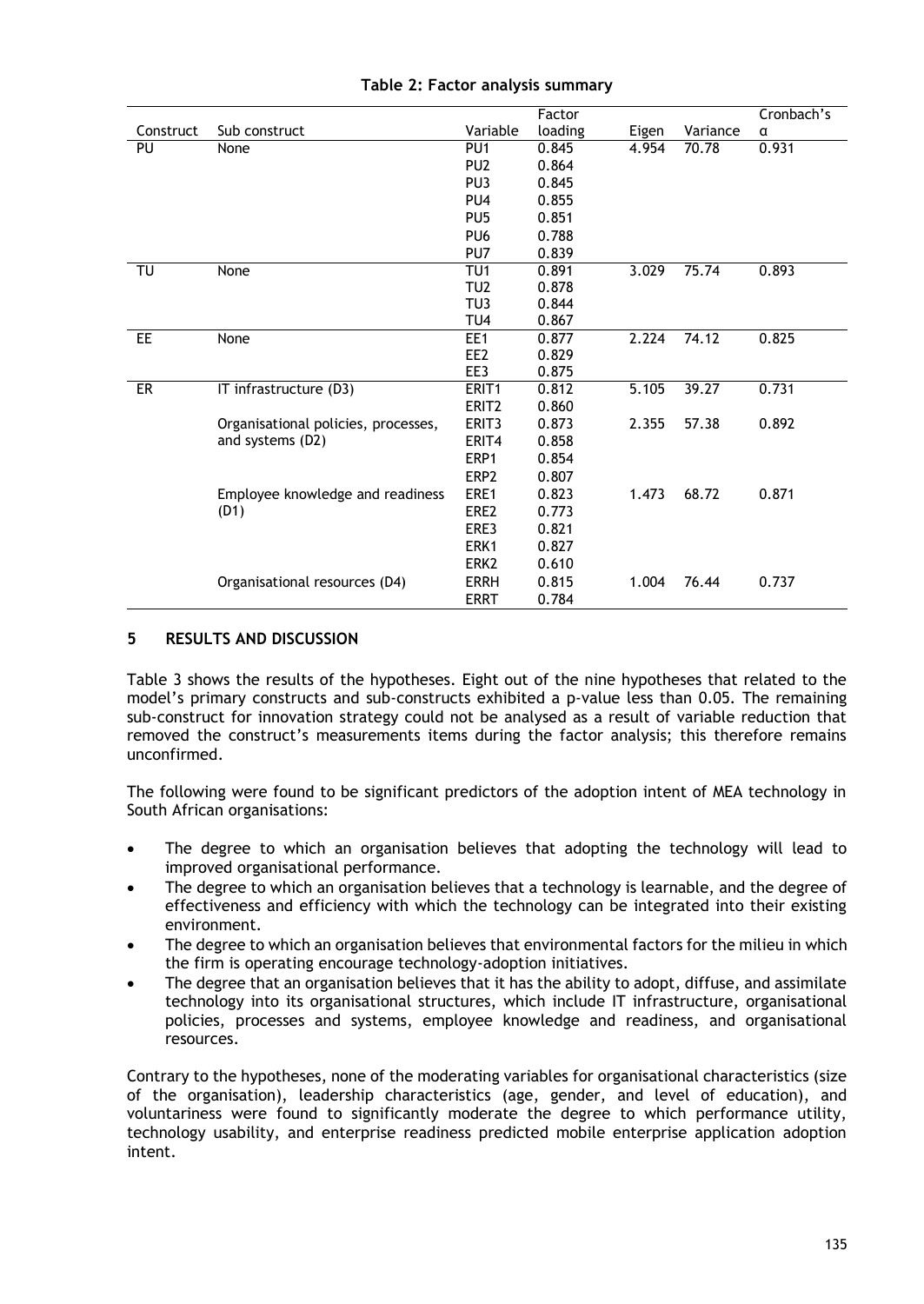| Dependent<br>variable | *Independent<br>Variable | Wald<br>Chi <sup>2</sup> | $P >$ Chi <sup>2</sup> | Hypothesis     | Result      | Predictability<br>accuracy |
|-----------------------|--------------------------|--------------------------|------------------------|----------------|-------------|----------------------------|
| Adoption<br>intent    | PU                       | 6.354                    | $0.012*$               | H1             | Accepted    | 81.67                      |
|                       | TU                       | 5.693                    | $0.017*$               | H <sub>2</sub> | Accepted    | 75.00                      |
|                       | <b>EE</b>                | 9.464                    | $0.002**$              | H <sub>3</sub> | Accepted    | 80.00                      |
|                       | <b>ER</b>                | 10.915                   | $0.001***$             | H4             | Accepted    | 86.67                      |
|                       | D <sub>3</sub>           | 3.905                    | $0.048*$               | $H5-1$         | Accepted    | 73.33                      |
|                       | D <sub>2</sub>           | 8.507                    | $0.004**$              | $H5-2$         | Accepted    | 80.00                      |
|                       | ERS1                     | N/A                      | N/A                    | $H5-3$         | Unconfirmed | $\blacksquare$             |
|                       | D <sub>1</sub>           | 7.661                    | $0.006**$              | H5-4 & H5-5    | Accepted    | 76.67                      |
|                       | D <sub>4</sub>           | 10.313                   | $0.001***$             | $H5-6$         | Accepted    | 76.67                      |
|                       | SIZE x ER                | 1.996                    | 0.158                  | H <sub>6</sub> | Rejected    |                            |
|                       | PU x AGE                 | 0.777                    | 0.378                  | $H7-1$         | Rejected    |                            |
|                       | TU x AGE                 | 0.415                    | 0.520                  | $H7-2$         | Rejected    |                            |
|                       | PU x GEN                 | 0.057                    | 0.812                  | $H7-3$         | Rejected    |                            |
|                       | TU x GEN                 | 0.347                    | 0.556                  | $H7-4$         | Rejected    |                            |
|                       | PU x EDU                 | 0.085                    | 0.770                  | $H7-5$         | Rejected    |                            |
|                       | TU x EDU                 | 0.004                    | 0.952                  | $H7-6$         | Rejected    |                            |
|                       | ER x SET                 | 0.010                    | 0.921                  | $H8-1$         | Rejected    |                            |
|                       | TU x SET                 | 0.816                    | 0.366                  | $H8-2$         | Rejected    |                            |

**Table 3: Regression test results**

\*PU (performance utility); TU (technology usability); EE (external environment); ER (enterprise readiness); D (demographic); GEN (gender)

See also Appendix 2 — Research instrument for additional information on abbreviations.

### **5.1 Relationship between PU, TU, EE, and ER on adoption intent**

This study specifically investigated the relationship between performance utility, technology usability, external environment, and enterprise readiness with adoption intent for mobile enterprise applications at a firm level. The findings indicate that the hypotheses for the links between PU, TU, EE, and ER with adoption intent are substantiated.

As with previous technology-adoption studies, this research supports the notion that a positive relationship exists between factors that inform an organisation's views on technology performance utility (PU) and technology usability (TU), and the organisation's intent to adopt said technology. This study reinforces the view that the need for organisations to reduce latency, increase speed of response, enhance efficiency of operations and workforce, improve productivity, boost revenues, integrate easily, and ensure fast efficient adoption will act as a motivational factor to adopt mobile enterprise applications.

Results for this study show that factors originating in the external environment have a significant impact on an organisation's MEA technology-adoption intent. This is in accordance with various studies that used TAM, TOE, IDT, and UTAUT to measure the effect of environment factors, including peer influence, rate of technology change, market volatility, consumer readiness, competitive pressure, trading partner readiness, and regulatory requirements. This research study confirms earlier studies that firm characteristics (TAM), compatibility, trialability, internal organisational structure characteristics and individual leader characteristics (IDT), organisation context (TOE), fit and viability (FVM), facilitating conditions (UTAUT), enterprise readiness (MERM), and organisation readiness (EDIAM) will have a significant impact on an organisation's intent to adopt MEA technology. Enterprise readiness was developed as a unified construct that would measure these factors. It is therefore important to understand that organisations need to believe that they have the ability to adopt, diffuse, and assimilate MEA technology into their organisational structures.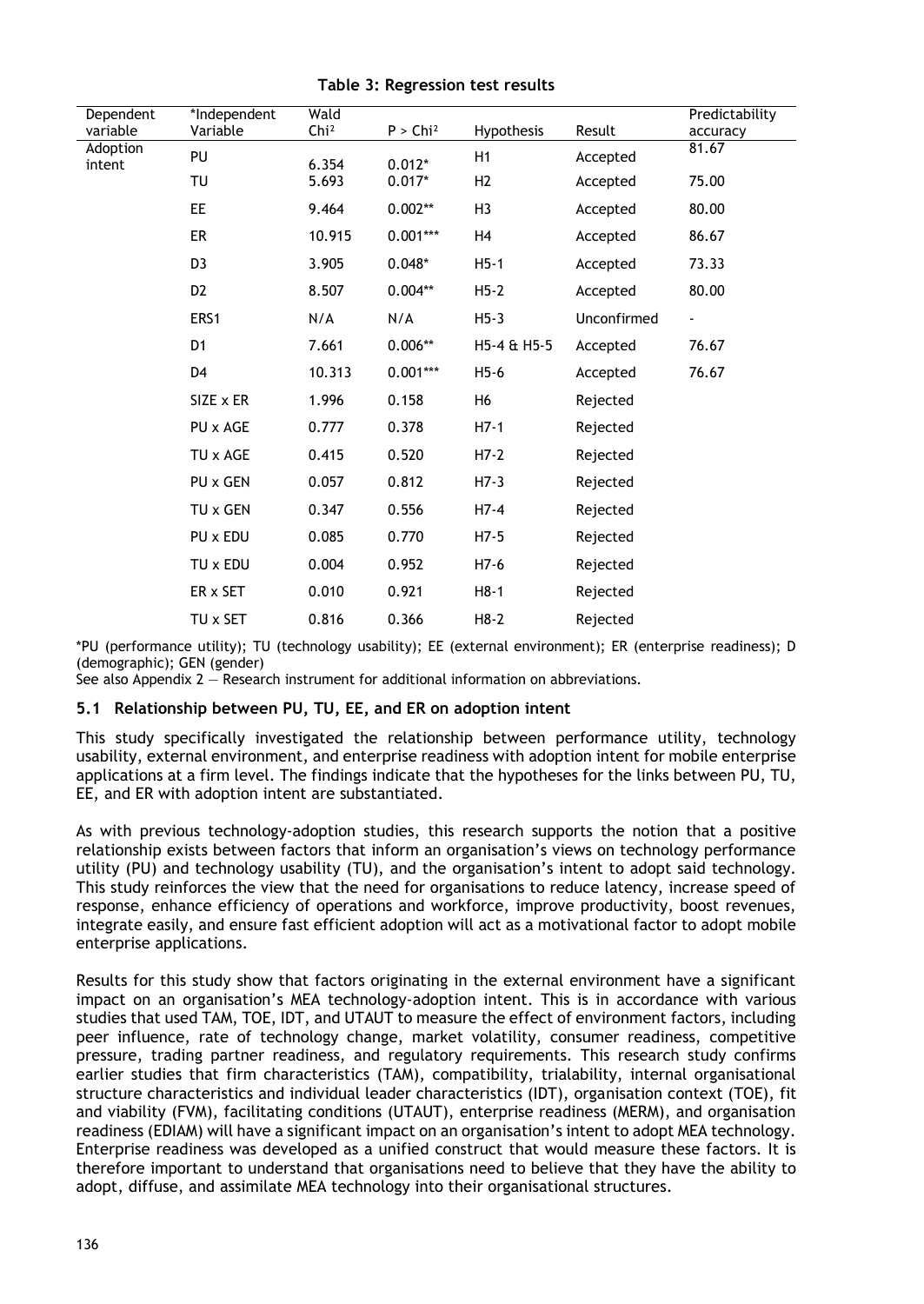Six sub-constructs were posited, but factor analysis revealed the existence of four. Organisational innovation strategy was removed because the minimum number of items required to measure the sub-construct was not included in the original research instrument. Only one factor was used in the research instrument; it has, however, been suggested that at least three items should be used for confirmatory factor analysis to be effective. The original research model posited that employee understanding and employee knowledge are two distinct sub-constructs. However, factor analysis revealed that they grouped closely, and they were therefore combined into one sub-construct. This was accepted as a logical grouping because the measures were so closely related to employee characteristics. It was thought that the IT systems readiness measure would group with the IT infrastructure sub–constructs, but factor analysis revealed that the measures for process, systems, and policy readiness grouped together. This was also accepted as a logical grouping because of the alignment of the measures to a factor that group business process drivers. The four sub–constructs — IT infrastructure, employee readiness and knowledge, organisational resources, and organisational process drivers — were all found to have a significant effect on an organisation's intent to adopt MEA technology.

It is noteworthy that sub-construct D1, which relates to the organisation's IT infrastructure readiness, was on the limit of reporting a significant finding with a value of  $P >$  Chi<sup>2</sup> value of 0.048. This finding could be explained by the possibility that organisations at present do not see wireless network infrastructure as a prerequisite for mobile enterprise application adoption, because of the proliferation of 4G and LTE networks that allow for effective mobile data transfer capability. It is anticipated, however, that this notion will be raised as the need for secured data transfers increases.

## **5.2 Effects of age, gender, education, and voluntariness on adoption intent**

Interestingly, this study did not find support for the moderating effects of leadership age, gender, and level of education on the degree to which performance utility and technology usability inform an organisation's intent to adopt mobile enterprise application technology. Various earlier TAM studies have postulated and found support for the moderating effects that demographics have on PU and PEOU constructs. There have, however, also been various studies that have refuted the interaction effects of these variables on technology-adoption intent.

There are several reasons that could explain why this study did not find evidence to support the moderating effects of demographic variables on performance utility and technology usability. First, it has to be noted that the sample size used for this study could restrict the statistical significance of the moderating effect that these variables could have. Second, the technology chosen as the subject matter for this research project is different from that of previous studies, and as a result MEA could, in itself, be a technology that is not significantly impacted by the interaction effects of age, gender, and education. Wu and Wang [49] reported that the significance of ease of use diminishes over time, and this could be explained by the effect that maturing technology has on the user's confidence to use the technology. Extrapolating this notion to the use of mobile enterprise application technology, it could stand to reason that, because this technology type has already penetrated most smart phone adopters' lives in the form of non-enterprise-centric applications (such as private email apps, cloud storage apps, note-taking, and task reminder apps, etc.), the end-user base is already so familiar and confident with this type of technology across all demographic segments that the moderating effects are non-existent. It therefore stands to reason that largescale adoption of technology that is similar to new tech trends should show diminishing moderating effects as the technology diffusion rate reaches a maximum.

The setting in which the technology was introduced for the level of voluntariness that was afforded by organisations was also found to be a non-significant predictor. The limited sample size is cited as a possible reason that no statistical significance was found. An alternative explanation could be that technology adoption in an organisation is not subject to the same level of autonomy as non-businesscentric applications. A major driver in MEA technology adoption is the need for organisations to improve business processes, and underlying this is the standardisation of these business processes. This would mean that, in order for organisations to implement business process improvement changes effectively, they would need to standardise processes, which would require the standardisation of work practices; and where information systems are required to perform business tasks, it would mean that the interaction with the technology would not be voluntary. Business process standardisation is, however, mostly associated with larger organisations, as it stands to reason that diverse business practices require a standardised process to ensure organisational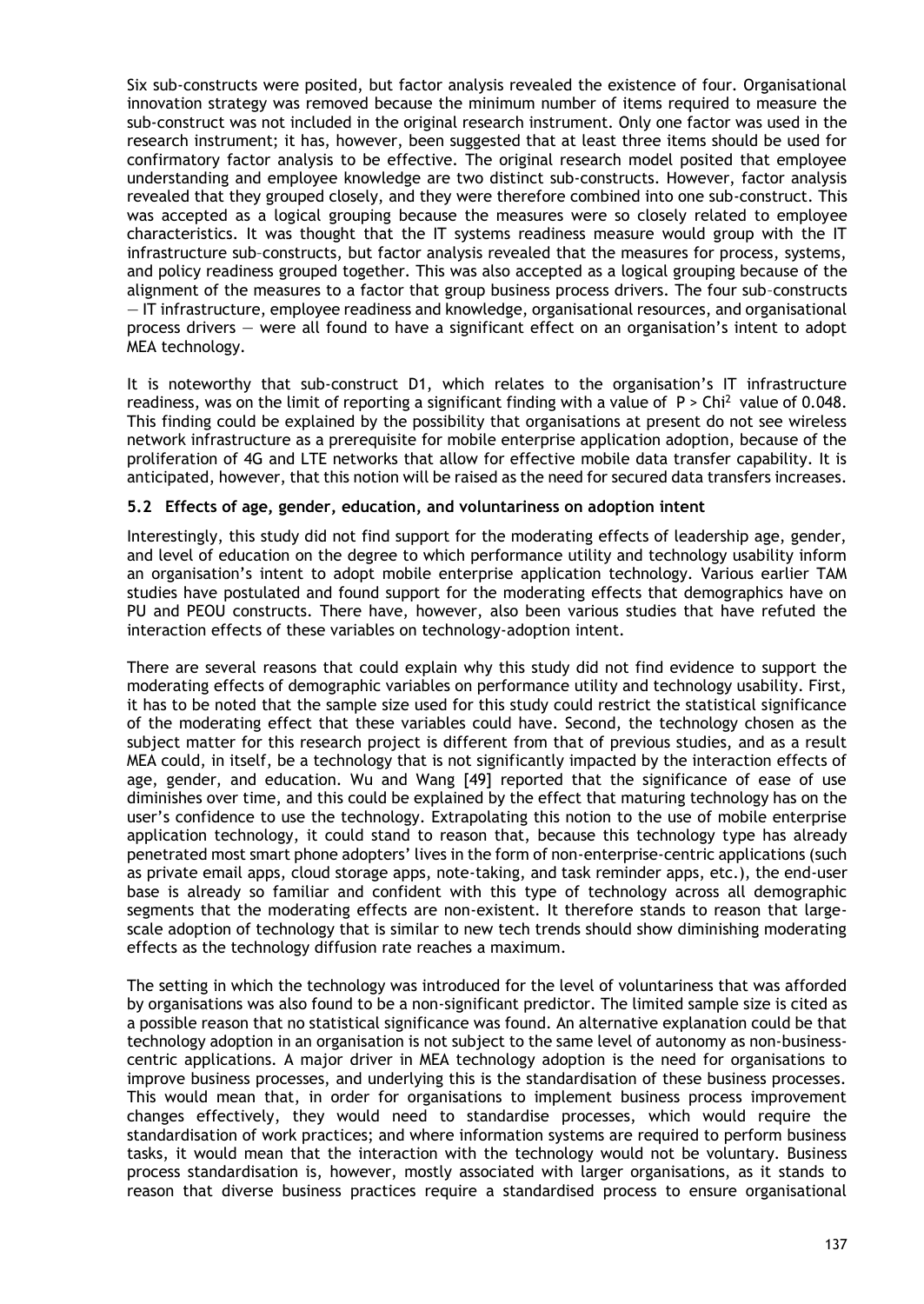compliance with policies. It would therefore be interesting to see whether a moderating effect for the technology setting (voluntariness) and size exists for PU, TU, and ER.

## **5.3 Research limitations**

Although this study provided interesting insight into the factors that affect the intention of organisations to adopt MEA technology, it is important to mention that this research study has several limitations: (i) due to the limited number of responses obtained, this study may not be representative of all organisations in South Africa, and the results can therefore not be generalised; (ii) this study was limited to the South African organisational landscape and, as a result, the findings may not apply to countries that do not share a similar socio-economic system; (iii) the study was not conducted as a longitudinal study, and therefore did not measure the link between adoption intent and actual usage over time; (iv) certain sub-constructs were measured using one or two items, and as a result did not exhibit adequate reliability for factorial validity, which necessitated their removal; and (v) the model as a whole was not validated using structural equation modelling, which has been one of the primary methods used in TAM studies to validate models.

## **6 CONCLUSION**

This article proposed an integrated and unified conceptual framework for technology adoption at a firm level. The framework presents a unification of firm-level constructs from various other technology-adoption models, and theories such as the technology acceptance model (TAM), innovation diffusion theory (IDT), technology, organisation, and environment (TOE) model, fit viability model (FVM), and the unified theory of acceptance and use of technology (UTAUT). This research model then examined the influence of performance utility (PU), technology usability (TU), external environmental factors (EE), and enterprise readiness (ER) on technology adoption and diffusion of mobile enterprise application technology in an organisational context. The moderating effects of leadership age, gender, education, and the level of voluntariness of use were explored. Hypotheses were formulated from the model to investigate the relations between the model constructs.

A factor analysis was performed on the research instrument to validate its reliability. Using the principal component analysis method, the variable loadings on each construct were analysed to determine whether the conditions for convergent validity existed. Thereafter the hypotheses formulated in the conceptual framework were tested using logistic regression. The results and findings were discussed for greater managerial insight.

### **7 RECOMMENDATIONS FOR FUTURE RESEARCH**

At the onset of this study, one of the research hypotheses was to determine the effect that an organisation's level of innovativeness would have on the adoption of new technology. Various studies have mentioned the need for future research to contribute to the understanding of the role that consumer innovativeness plays in technology-adoption theory. For this reason, it is proposed that future research at a firm level include specific measures for firm innovativeness to ensure that the effects of this construct on adoption intent are better understood. Although this study provided interesting insights into the factors affecting the intention to use MEA, it has some limitations: (i) it did not determine the change in user reactions over time; (ii) the exposure of MEA is still in its early stages, and the types of application are limited. Insufficient understanding of MEA and its applications will lower organisations' intention to use it; and (iii) data used in the study was selfreported; as a result, the sample may not be fully representative of the entire population.

### **REFERENCES**

- [1] **Scornavacca, E. & Barnes, S.J.** 2008. The strategic value of enterprise mobility: Case study insights. Information, Knowledge, Systems Management, (7)1, 227-241.
- [2] **Gilbert, P.** 2019. Mobile lags in SA online shopping. IT Web Business technology media company. https://www.itweb.co.za/content/G98YdMLxVVEMX2PD?utm\_source=enewslead&utm\_medium=email [accessed 27 March 2019].
- [3] **Basole, R.C.** 2004. The value and impact of mobile information and communication technologies. IFAC Symposium on Analysis, Modelling & Evaluation of Human-Machine Systems, Atlanta, GA.
- [4] **Davidson, W.** 1999. Beyond re-engineering: The three phases of business transformation. IBM Systems Journal, 38(2), 485.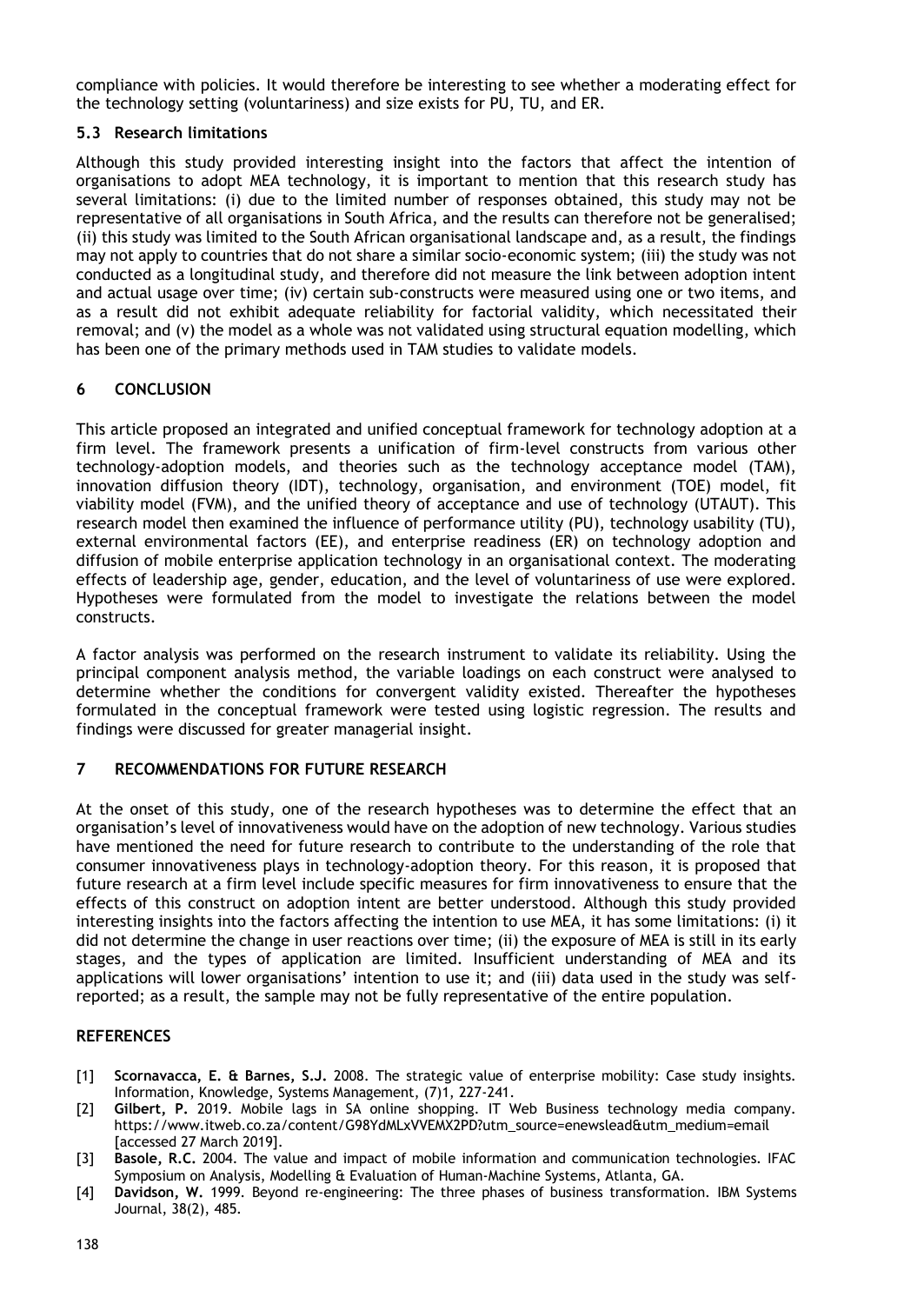- [5] **Kornak, A., Teutloff, J. & Welin-Berger, M.** 2004. Enterprise guide to gaining business value from mobile technologies. Wiley Publishing, NY: USA.
- [6] **Murray, A.** 2014. Where the enterprise mobility market stands today. http://www.apperian.com/wherethe-enterprise-mobility-market-stands-today/ [Accessed 10 March 2015].
- [7] **Briggs, B. & White, M.** 2012. Tech trends 2012: Elevate IT for digital business. Available from: http://www2.deloitte.com/us/en/pages/technology/articles/technology-consulting-tech-trendscollection.html [Accessed 01 March 2015].
- [8] **Bal, S.N.** 2013. Mobile web: Enterprise application advantages. International Journal of Computer Science and Mobile Computing, 2(2), 36-40.
- [9] **Clarke, I.I.** 2001. Emerging value propositions for m-commerce. Journal of Business Strategies, 18(2), 133- 49.
- [10] **Heng-Sheng, T. & Gururajan, R**. 2005. Mobile business: An exploratory study to define a framework for the transformation process. Proceedings of the  $10<sup>th</sup>$  annual conference of Asia-Pacific Decision Sciences Institute (APDSI), Taiwan, ISBN: 1539-1191.
- [11] **Jin, L., Deng, X. & Lea, B.** 2014. An explorative study of mobile apps in the enterprise. Twentieth Americas Conference on Information Systems, Savannah.
- [12] **Martín, S.S., López‐Catalán, B. & Ramón-Jerónimo, M.A.** 2012. Factors determining firms' perceived performance of mobile commerce. Industrial Management & Data Systems, 112(6), 946-963.
- [13] **Basole, R.C.** 2005. Mobilizing the enterprise: A conceptual model of transformational value and enterprise readiness. 26th ASEM National Conference Proceedings. 26-29 October 2005, Virginia Beach, Virginia.
- [14] **Venkatesh, V., Morris, M.G., Davis, F.D. & Davis, G.B.** 2003. User acceptance of information technology: Toward a unified view. MIS Quarterly, 27(3), 425-478.
- [15] **Rogers, E.M.** 1962. Diffusion of innovations. Glencoe: Free Press.
- [16] **Venkatesh, V., Davis, F.D. & Morris, M.G.** 2007. Dead or alive? The development, trajectory and future of technology adoption research. Journal of the Association for Information Systems, 8(4), 268-286.
- [17] **Davis, F.D.** 1986. A technology acceptance model for empirically testing new end-user information systems: Theory and results. PhD Thesis, Cambridge, MA: MIT Sloan School of Management.
- [18] **Davis, F.D. & Venkatesh, V.** 1996. A critical assessment of potential measurement biases in the technology assessment model: Three experiments. International Journal of Human-Computer studies, 45(1), 19-45.
- [19] **Yua, C.S. & Tao, Y.H.** 2008. Understanding business-level innovation technology adoption. Technovation, 29(2), 92-109.
- [20] **Oliveira, T. & Martins, M.F.** 2011. Literature review of information technology adoption models at firm level. The Electronic Journal Information Systems Evaluation, 14(1), 110-121.
- [21] **Greenhalgh, T., Robert, G., MacFarlane, F., Bate, P., Kyriakidou, O. & Peacock, R.** 2005. Storylines of research in diffusion of innovation: A meta-narrative approach to systematic review. Social Science & Medicine, 61, 417-430.
- [22] **Damanpour, F.** 1996. Organisational complexity and innovation: Developing and testing multiple contingency models. Management Science, 42(5), 693-716.
- [23] **Plsek, P. & Greenhalgh, T.** 2001. The challenge of complexity in health care. Complexity Science, 323, 625-628.
- [24] **Tornatzky, L.G. & Fleischer, M.** 1990. The processes of technological innovation. Lexington, MA: Lexington Books.
- [25] **Baker, J.** 2012. Technology–organisation–environment framework. Integrated Series in Information Systems, 28, 231-245.
- [26] **Tjan, A.K.** 2001. Finally, a way to put your internet portfolio in order. Harvard Business Review, 79(2), 76- 85.
- [27] **Liang, P., Huang, C.W., Yeh, Y.H. & Lin, B.** 2007. Adoption of mobile technology in business: A fit‐viability model. Industrial Management & Data Systems, 107(8), 1154-1169.
- [28] **Goodhue, D.L. & Thompson, R.L.** 1995. Task-technology fit and individual performance. MIS Quarterly, 19(2), 213-236.
- [29] **Venkatesh, V., Thong, J.Y.L. & Xu, X.** 2012. Consumer acceptance and use of information technology: Extending the unified theory of acceptance and use of technology. MIS Quarterly, 36(1), 157-178.
- [30] **Davis, F.D.** 1989. Perceived usefulness, perceived ease of use, and user acceptance of information technology. MIS Quarterly, 13(3), 319–340.
- [31] **Moore, G.C. & Benbasat, I.** 1991. Development of an instrument to measure the perceptions of adopting an information technology innovation. Information Systems Research, 2(3), 192-222.
- [32] **Iacovou, C.L., Benbasat, I. & Dexter, A.S.** 1995. Electronic data interchange and small organisations: Adoption and impact of technology. MIS Quarterly, 19(4), 465-485.
- [33] **Basole, R.C**. 2007. Strategic planning for enterprise mobility: A readiness centric approach. Americas Conference on Information Systems (AMCIS) Proceedings, Seattle, WA.
- [34] **Lin, H.F. & Lin, S.M.** 2008. Determinants of e-business diffusion: A test of the technology diffusion perspective. Technovation, 28(3), 135-145.
- [35] **Yang, K.C.C.** 2005. Exploring factors affecting the adoption of mobile commerce in Singapore. Telematics and Informatics, 22(3), 257-277.
- [36] **Awa, H.O., Ukoha, O. & Emecheta, B.C**. 2015. Integrating TAM, TPB and TOE frameworks and expanding their characteristic constructs for e-commerce adoption by SMEs. Journal of Science & Technology Policy Management, 6(2), 76-94.
- [37] **Shankar, V., Venkatesh, A., Hofacker, C. & Naik, P.** 2010. Mobile marketing in the retailing environment: Current insights and future research avenues. Journal of Interactive Marketing, 24(2), 111–20.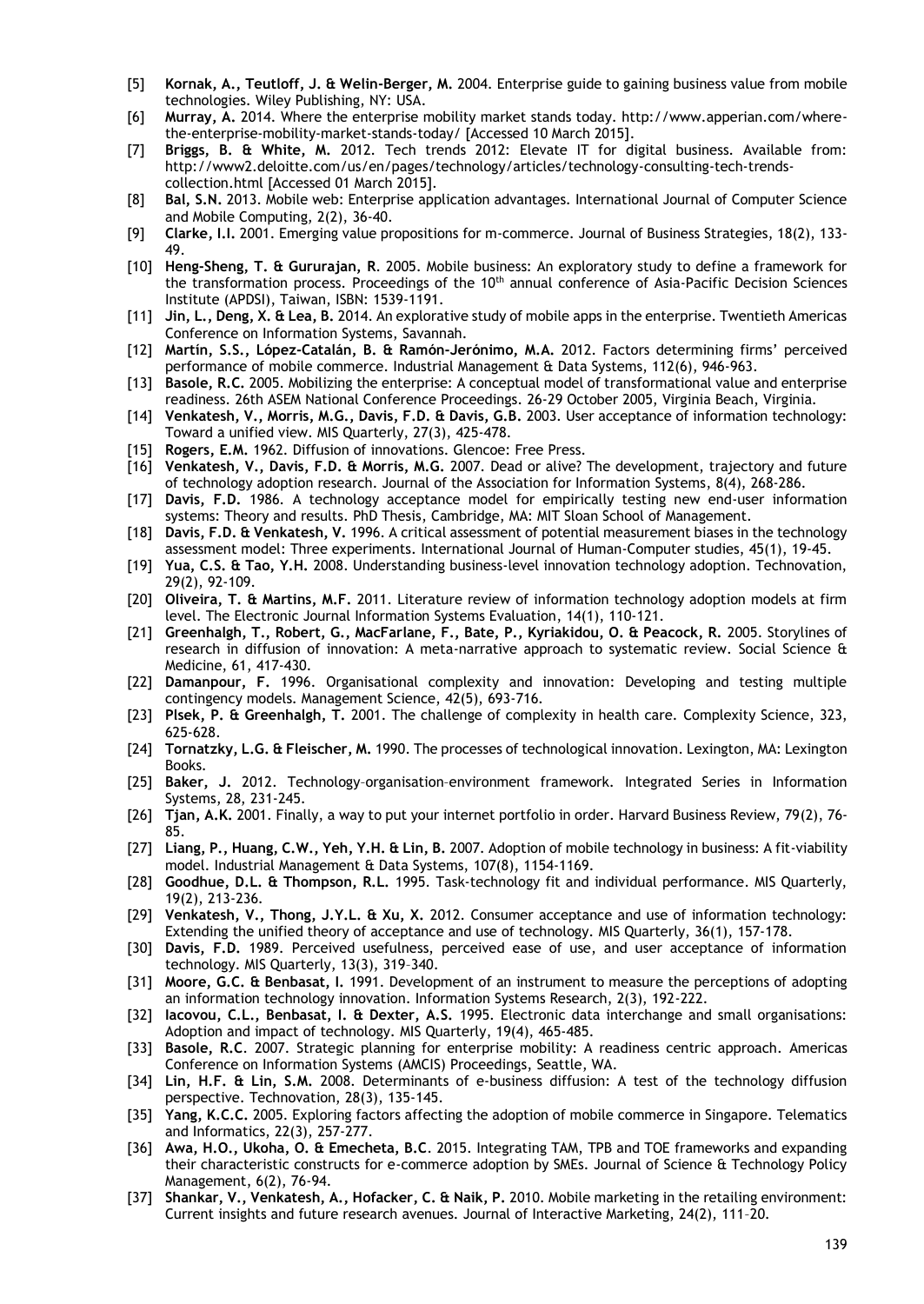- [38] **Fielder, K.D., Grover, V. & Teng, J.T.C**. 1996. An empirically derived taxonomy of information technology structure and its relationship to organizational structure. Journal of Management Information Systems, 13(1), 9–34.
- [39] **Zhu, K. & Kraemer, K.L.** 2002. E-commerce metrics for net-enhanced organizations: Assessing the value of e-commerce to firm performance in the manufacturing sector. Information Systems Research, 13(3), 275–295.
- [40] **Crook, C.W. & Kumar, R.L**. 1998. Electronic data interchange: A multiindustry investigation using grounded theory. Information & Management, 34(2), 75–89.
- [41] **McGowan, M.K. & Madey, G.R.** 1998. The influence of organizational structure and organizational learning factors on the extent of EDI implementation in U.S. firms. Information Resource Management Journal, 11(3), 17–27.
- [42] **Chau, P.Y.K. & Tam, K.Y.** 1997. Factors affecting the adoption of open systems: An exploratory study. MIS Quarterly, 21(1), 1–24.
- [43] **Czaja, S. & Sharit, J.** 1998. Age difference in attitudes towards computer. Journal of Gerontology Series B: Psychological Sciences, 53(5), 329-341.
- [44] **Venkatesh, V. & Morris, M.** 2000. Why don't men ever stop to ask for directions? Gender, social influence and their role in technology acceptance and usage behavior. MIS Quarterly, 24(1), 115-139.
- [45] **Gefen, D. & Straub, D.W.** 1997. Gender differences in the perception and use of e mail: An extension to the technology acceptance model. MIS Quarterly, 21(4), 389-400.
- [46] **Sun, H. & Zhang, P.** 2006. The role of moderating factors in user technology acceptance. International Journal of Human-Computer Studies, 64(2), 53-78.
- [47] **Venkatesh, V. & Davis, F.D.** 2000. A theoretical extension of the technology acceptance model: Four longitudinal field studies. Management Science, 46(2), 186-204.
- [48] **Brown, S., Massey, A., Montoya-Weiss, M. & Burkman, J.** 2002. Do I really have to? User acceptance of mandated technology. European Journal of Information Systems, 11, 283-295.
- [49] **Wu, J.H. & Wang, S.C.** 2005. What drives mobile commerce? An empirical evaluation of the revised technology acceptance model. Information & Management, 42, 719-29.
- [50] **Fishbein, M. & Ajzen, I.** 1975. Belief, attitude, intention, and behaviour: An introduction to theory and research. Reading, MA: Addison-Wesley.
- [51] **Li, L.** 2010. A critical review of technology acceptance literature. 2010 Annual Meeting of the Southwest Decision Sciences Institute. Dallas, Texas.
- [52] **Ajzen, I.** 1991. The theory of planned behavior. Organizational Behavior and Human Decision Processes, 50(2), 179-211.
- [53] **Venkatesh, V. & Bala, H.** 2008. Technology acceptance model 3 and a research agenda on interventions. Decision Sciences, 39(2), 273-315.
- [54] **Barnes, S.J.** 2003. Enterprise mobility: Concept and examples. International Journal of Mobile Communications, 1(4), 341-359.
- [55 **Thompson, R.L., Higgins, C.A. & Howell, J.M.** 1991. Personal computing: Toward a conceptual model of utilization. MIS Quarterly, 15(1), 125-143.
- [56] **Bandura, A.** 1986. Social foundations of thought and action: A social cognitive theory. Englewood Cliffs, N.J.: Prentice-Hall.
- [57] **Gebauer, J., Gribbons, M.L. & Shaw, M.J.** 2010. Task-technology fit for mobile information systems. Journal of Information Technology, 25, 259-272.
- [58] **Zigurs, I. & Buckland, B.K.** 1998. A theory of task-technology fit and group support systems effectiveness. MIS Quarterly, 22(3), 313-334.
- [59] **Davis, F.D. & Warshaw, P.R.** 1992. Extrinsic and intrinsic motivation to use computers in the workplace. Journal of Applied Social Psychology, 22(14), 1111-1132.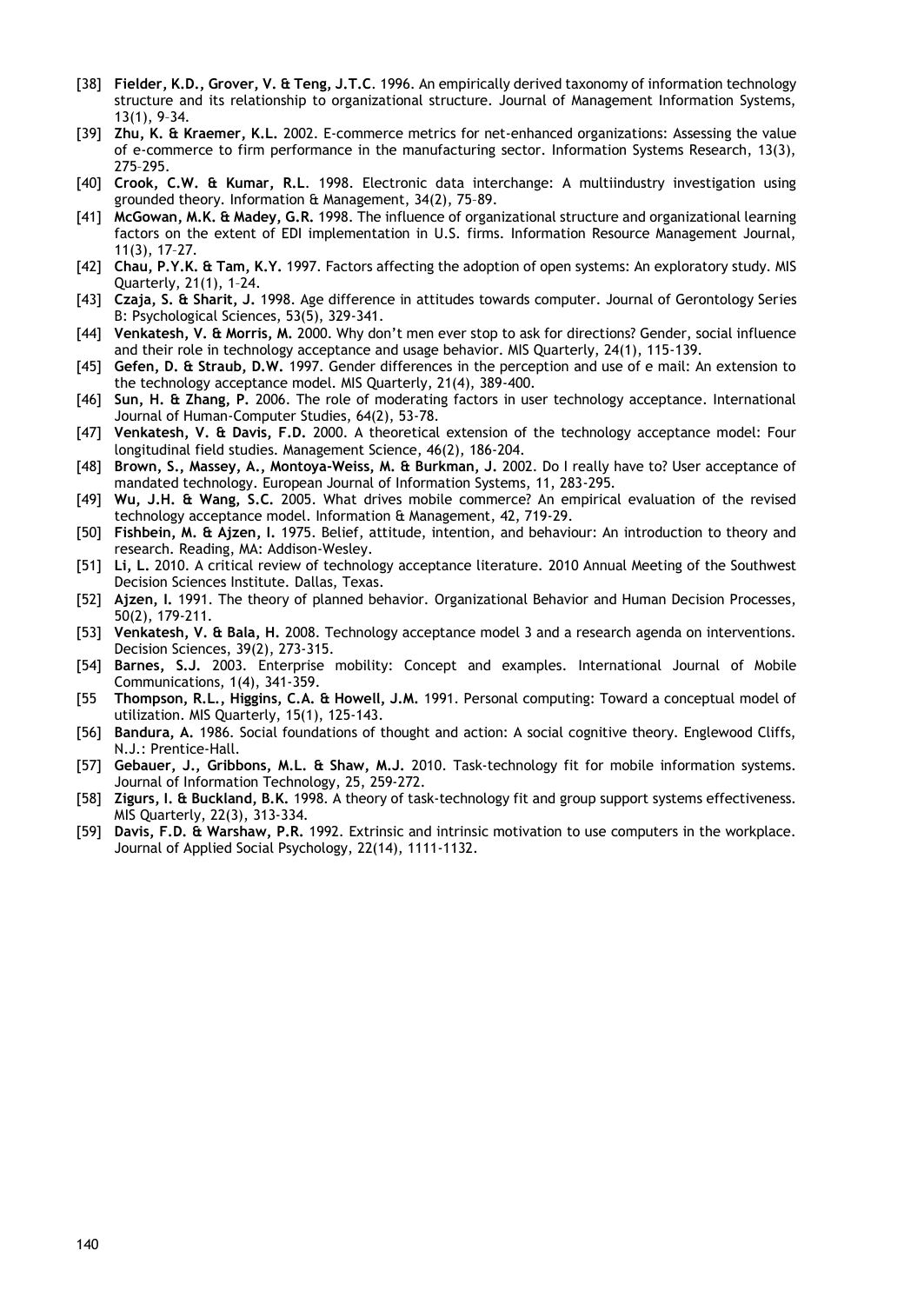|  | Appendix 1: Table with summary of acceptance theory models |  |  |  |
|--|------------------------------------------------------------|--|--|--|
|  |                                                            |  |  |  |

| <b>Acceptance Theory</b>                             | <b>Description and History</b>                                                                                                                                                                                                                                                                                                                                                                                                                                                                                                                                                                                                                                                                                                                                                                                                                                                                                                                                                                                                                                                                                                                       | <b>Core Constructs</b>                                                                                                                                                                                                                                                                                                                                                                                                                  |
|------------------------------------------------------|------------------------------------------------------------------------------------------------------------------------------------------------------------------------------------------------------------------------------------------------------------------------------------------------------------------------------------------------------------------------------------------------------------------------------------------------------------------------------------------------------------------------------------------------------------------------------------------------------------------------------------------------------------------------------------------------------------------------------------------------------------------------------------------------------------------------------------------------------------------------------------------------------------------------------------------------------------------------------------------------------------------------------------------------------------------------------------------------------------------------------------------------------|-----------------------------------------------------------------------------------------------------------------------------------------------------------------------------------------------------------------------------------------------------------------------------------------------------------------------------------------------------------------------------------------------------------------------------------------|
| Theory of reasoned<br>action (TRA)                   | Drawn from social psychology, TRA is seen as theory zero for<br>most influential theories of human behaviour. The theory was<br>proposed by Fishbein and Ajzen [50]. The core premise of TRA<br>suggests that a person's behavioural intention (BI) depends on<br>the person's attitude (A) about the behaviour and subjective<br>norms $(SN)$ : BI = A + SN.<br>Like economic behavioural theory TRA assumes that individuals<br>are rational decision makers who constantly calculate and<br>evaluate their beliefs in the process of forming their attitude<br>toward behaviour intent. To determine behavioural intent an<br>individual's normative belief strength are multiplied by the                                                                                                                                                                                                                                                                                                                                                                                                                                                        | Attitude<br>٠<br>$\bullet$<br>Behaviour intent<br>Subjective norm<br>$\bullet$                                                                                                                                                                                                                                                                                                                                                          |
|                                                      | motivation to comply with that antecedent, after which the<br>resulting set of weights are summed to determine behavioural<br>intention [51].                                                                                                                                                                                                                                                                                                                                                                                                                                                                                                                                                                                                                                                                                                                                                                                                                                                                                                                                                                                                        |                                                                                                                                                                                                                                                                                                                                                                                                                                         |
| Theory of planned<br>behaviour (TPB)                 | TPB is an extension of TRA that was introduced by Ajzen [52].<br>The extension was in the form of the introduction of an<br>additional construct that would explain behavioural control.<br>This extension was the result of observation that behaviour was<br>not always completely voluntary nor was it completed<br>controlled. TPB combined two core constructs from TRA:<br>Attitude towards behaviour and subjective norms together with<br>the new construct to predict behavioural intent. This in turn<br>would be used as a predictor for actual behaviour. It was<br>theorised that perceived behavioural control would also directly<br>impact on behaviour. Venkatesh et al. [14] reported studies by<br>Ajzen 1991; Harrison et al. 1997; Mathieson 1991 and Taylor and<br>Todd 1995b, that offered a review of several studies using TPB<br>to successfully predict intention and behaviour in a wide variety<br>of settings.                                                                                                                                                                                                         | Attitude toward<br>$\bullet$<br>behaviour<br>Subjective norms<br>Perceived<br>$\bullet$<br>behavioural control                                                                                                                                                                                                                                                                                                                          |
| Technology acceptance<br>model<br>(TAM, TAM2 & TAM3) | TAM is an extension on TRA that was specifically tailored for the<br>Information Systems contexts. The first version of the theory<br>was introduced by Davis [17]. The theory was built on the<br>premise that when a user was presented with a technology, the<br>perceived usefulness (PU) as well as the perceived ease of use<br>(PEOU) would determine whether or not they would accept the<br>technology. TAM was later extended by Venkatesh and Davis<br>[47] to TAM2 to include subjective norms (SN) as an indicator of<br>the intent to use specifically in setting where use was<br>mandatory.<br>TAM2 was later extended into TAM3 by Venkatesh and Bala [53].<br>In this extension the determinants of PU identified in TAM2 were<br>integrated with determinants of PEOU to form an integrated<br>model. The effect that moderating factors (experience and<br>Voluntariness) have on the determinants was also introduced.<br>TAM has been applied to a diverse set of users groups and<br>technologies.<br>TAM was developed for individual acceptance theory but has<br>been applied to organisational setting with success [19]. | Perceived usefulness<br>$\bullet$<br>Perceived ease of<br>٠<br>use<br>Subjective norms<br>$\bullet$<br>Intention to use<br>$\bullet$<br>Moderating factors:<br>Experience<br>$\bullet$<br>Voluntariness<br>$\bullet$                                                                                                                                                                                                                    |
| Innovation diffusion<br>theory<br>(IDT)              | Grounded in sociology, IDT has been used since the 1960s to<br>study a variety of innovations. IDT sees innovations as being<br>transferred through certain channels over time and within a<br>particular cultures. The willingness of individuals to adopt a<br>technology generally exhibits a normal distribution that has<br>been broken into 5 categories. Innovators, early adopters, early<br>majority, late majority and laggards [15].<br>Moore and Benbasat [31] adapted the innovation characteristics<br>for information systems to define a set of constructs that could<br>be used to study individual technology acceptance.<br>IDT has also been adapted to study firm level innovativeness.<br>The firm level of innovation is related to independent variables<br>that are associated with individual (leader) characteristics,<br>internal organisational structural characteristics, and external<br>characteristics of the organisation [20].                                                                                                                                                                                   | Individual constructs<br>Relative advantage<br>$\bullet$<br>Ease of use<br>$\bullet$<br>Image<br>٠<br>Visibility<br>$\bullet$<br>Compatibility<br>٠<br><b>Results</b><br>$\bullet$<br>demonstrability<br>Voluntariness of use<br>Firm level constructs<br>Decision maker<br>$\bullet$<br>characteristics<br>Organisational<br>۰<br>structure internal<br>characteristics<br>External<br>$\bullet$<br>characteristics of<br>organisation |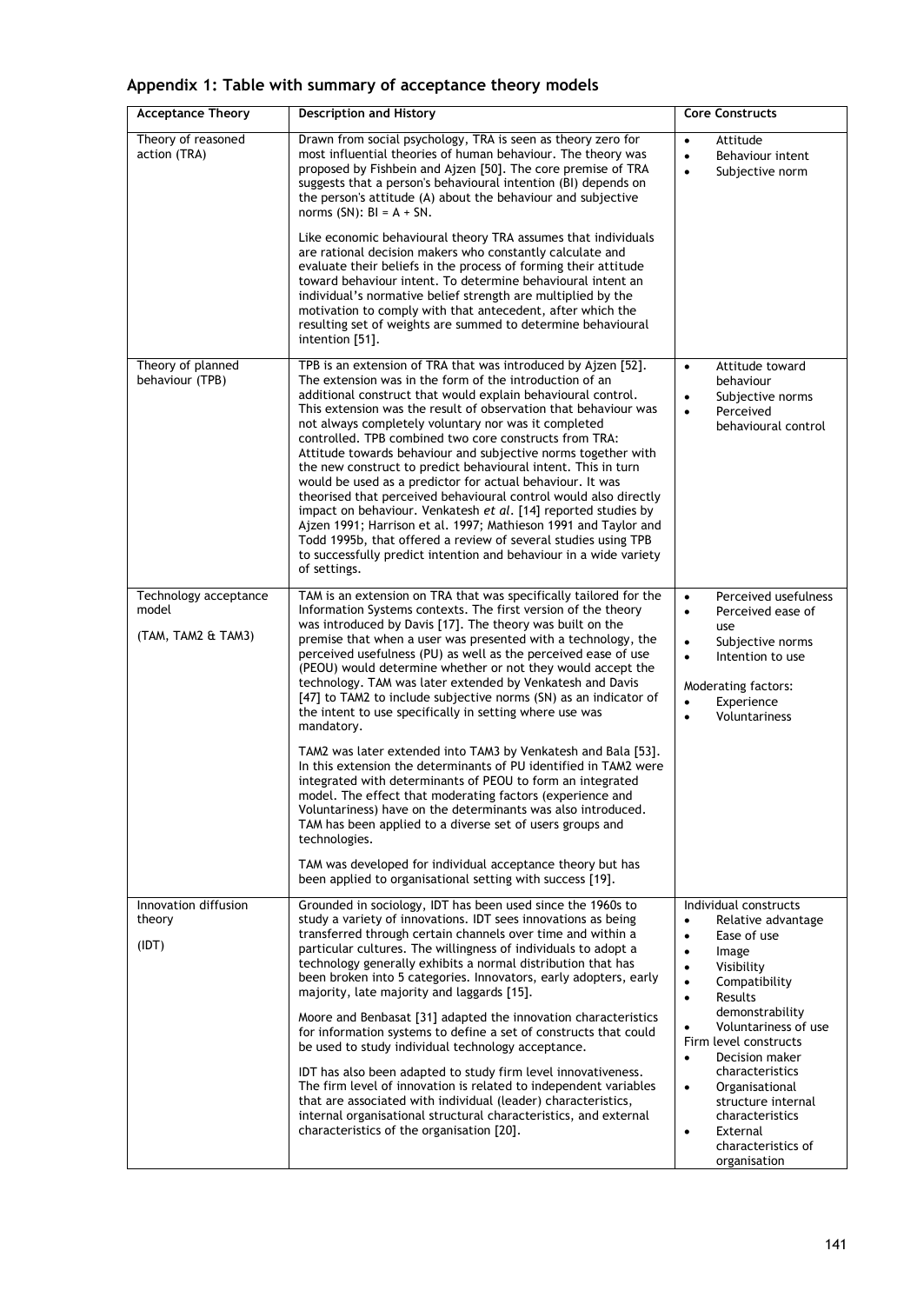| <b>Acceptance Theory</b>                                            | <b>Description and History</b>                                                                                                                                                                                                                                                                                                                                                                                                                                                                                                                                                                                                                                                                                                                                                                                                                              | <b>Core Constructs</b>                                                                                                                                                                                                                                                                                                                                                  |
|---------------------------------------------------------------------|-------------------------------------------------------------------------------------------------------------------------------------------------------------------------------------------------------------------------------------------------------------------------------------------------------------------------------------------------------------------------------------------------------------------------------------------------------------------------------------------------------------------------------------------------------------------------------------------------------------------------------------------------------------------------------------------------------------------------------------------------------------------------------------------------------------------------------------------------------------|-------------------------------------------------------------------------------------------------------------------------------------------------------------------------------------------------------------------------------------------------------------------------------------------------------------------------------------------------------------------------|
| Technology -<br>organisation -<br>environment model<br>(TOE)        | Introduced by Tornatzky and Fleischer [24], the TOE framework wa<br>to deal with aspects that influence the process adoption and imple •<br>technological innovation in an organisational contexts. The three a $\bullet$<br>focusses on are: technological context, organisational context, and<br>TOE is consistent with IDT, in which Rogers emphasized<br>individual characteristics, and both the internal and external<br>characteristics of the organisation, as drivers for organisational<br>innovativeness. TOE however introduced the environment<br>context as a new component that has been found to impact<br>significantly on adoption behaviour. Various studies have proven<br>that TOE provides a useful analytical framework that can be<br>used for studying the adoption and assimilation of different<br>types of IT innovation [20]. | Technology context<br>Availability<br>Internal and external<br>characteristics<br>Environmental context<br>$\bullet$<br>Regulations<br>Tech support<br>$\bullet$<br>infrastructure<br>Industry<br>$\bullet$<br>characteristics and<br>market structure<br>Organisational context<br>Linking structures<br>$\bullet$<br>$\bullet$<br>Comm processes<br>$\bullet$<br>Size |
| Unified theory of<br>acceptance and use of<br>technology<br>(UTAUT) | Based on the most significant constructs from SCT, IDT, MPCU,<br>TPB, Motivation Model, TAM and TRA Venkatesh et al. [14]<br>formulated a new model called Unified Theory of Acceptance<br>and Use of Technology (UTAUT). UTAUT theorises performance<br>expectancy, effort expectancy, and social influence determine<br>behaviour intent for the adoption of information technology. As<br>with TAM, TPB and TRA, UTAUT expects behavioural intent to<br>influence use behaviour. They also predicted that facilitating<br>conditions as the fourth construct would influence use behaviour<br>but not behaviour intent. The model also includes moderating<br>factors for age, gender, experience and voluntariness that<br>explain the variation in the adoption across the various<br>constructs.                                                      | Performance<br>$\bullet$<br>expectancy<br>Effort expectancy<br>$\bullet$<br>Social influence<br>$\bullet$<br>Facilitating<br>$\bullet$<br>conditions<br>Behaviour intent<br>$\bullet$<br><b>Moderating factors:</b><br>Age<br>٠<br>$\bullet$<br>Gender<br>Experience<br>$\bullet$<br>$\bullet$<br>Voluntariness                                                         |
| Mobile enterprise<br>model (MEM)                                    | The MEM was introduce by Barnes [54] as a theoretical<br>framework for understanding mobile application at a<br>firm level, specifically concentrating on the business to<br>employee (B2E) channel. The framework is centred on<br>three dimensions, which all have distinct stages that<br>define the degree to which an organisations operational<br>needs (specifically relating to employee tasks) are<br>supported in a spatial and temporal independent way<br>[1]. Dim 1: Mobility, describes the level of spatial<br>independence" of enterprise workers. Dim 2: Process<br>describes the transformation operational processes<br>resulting from the adoption of a mobile application<br>technology. Dim 3: Market, refers to the alterations in<br>products services and relationships that describes the<br>value proposition.                   | Mobility<br>Transient<br>$\bullet$<br>$\bullet$<br>Mobile<br>Remote<br>$\bullet$<br>Process<br>Automation<br>$\bullet$<br>Information<br>$\bullet$<br>Transformation<br>$\bullet$<br>Market<br>Channel access<br>$\bullet$<br>Service value<br>$\bullet$<br>Service creation<br>$\bullet$                                                                               |
| Model of pc<br>utilization (MPCU)                                   | Thompson, Higgins and Howell [55] adapted the Triandis<br>(1977) theory of human behaviour to model acceptance<br>and usage of personal computers which became known<br>as the model of PC utilization. The Triandis theory<br>challenges the models proposed by TRA and TPB in the<br>sense that it makes a distinction between cognitive and<br>affective components of attitude. "Behaviour is<br>determined by what people would like to do (attitudes),<br>what they think they should do (social norms), what<br>they have usually done (habits), and by the expected<br>consequences of their behaviour" [55]. Although MPCU<br>was originally developed for PC utilization it has been<br>suggested that the model lends itself to predicting<br>individual acceptance and use of a range of information<br>technologies [51].                      | Job fit<br>$\bullet$<br>Complexity<br>$\bullet$<br>Long term<br>$\bullet$<br>consequence<br>Affect towards use<br>$\bullet$<br>Social factors<br>$\bullet$<br>Facilitating<br>$\bullet$<br>conditions                                                                                                                                                                   |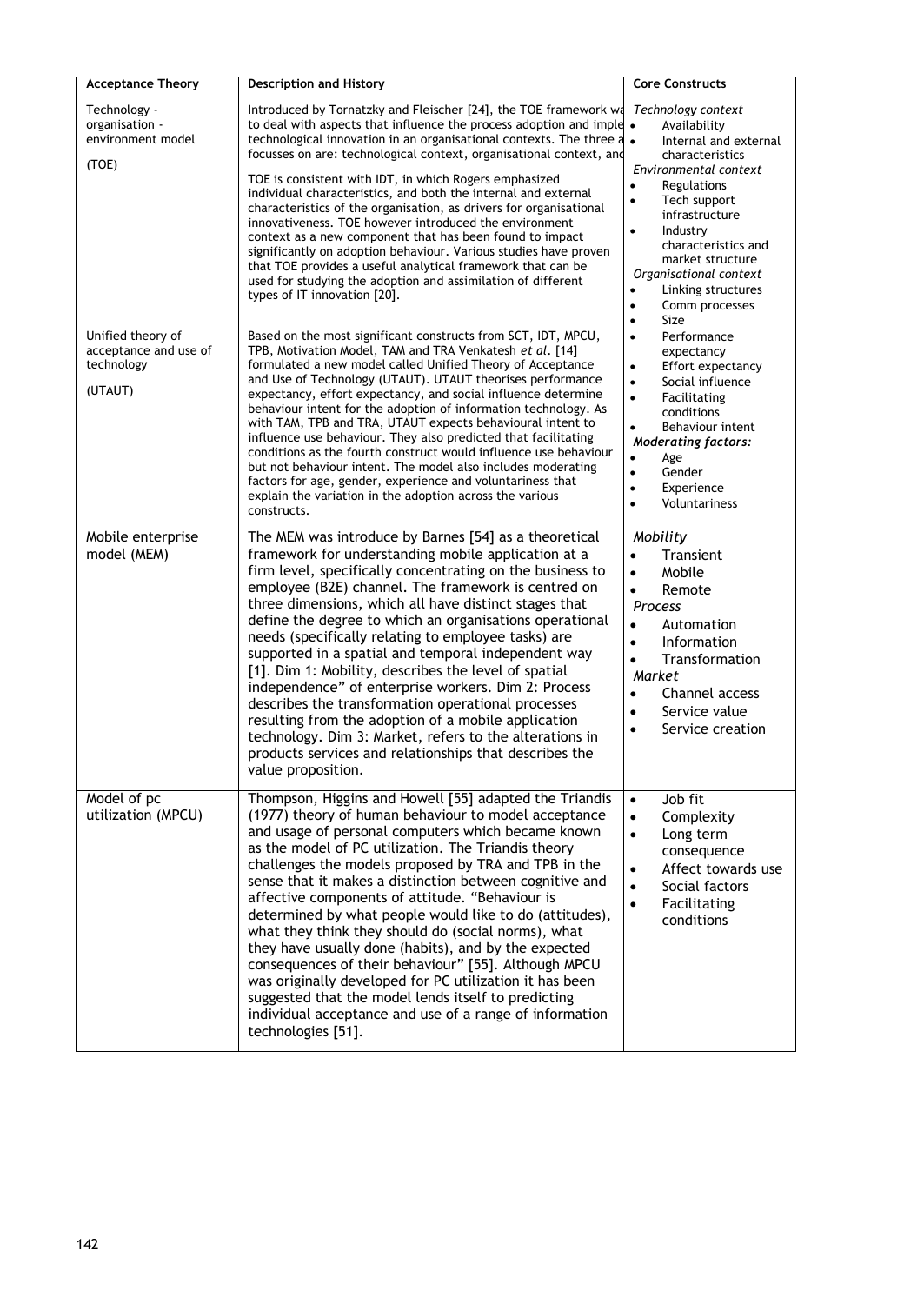| <b>Acceptance Theory</b>         | <b>Description and History</b>                                                                                                                                                                                                                                                                                                                                                                                                                                                                                                                                                                                                                                                                                                                                                                                                                                                                                                                                                                                                                           | <b>Core Constructs</b>                                                                                                                                                                                                                                                        |
|----------------------------------|----------------------------------------------------------------------------------------------------------------------------------------------------------------------------------------------------------------------------------------------------------------------------------------------------------------------------------------------------------------------------------------------------------------------------------------------------------------------------------------------------------------------------------------------------------------------------------------------------------------------------------------------------------------------------------------------------------------------------------------------------------------------------------------------------------------------------------------------------------------------------------------------------------------------------------------------------------------------------------------------------------------------------------------------------------|-------------------------------------------------------------------------------------------------------------------------------------------------------------------------------------------------------------------------------------------------------------------------------|
| Social cognitive<br>theory (SCT) | SCT was introduced by Bandura [56] as an extension of<br>his early behaviour change model Social Learning<br>Theory. In this theory Bandura posited that within a<br>social context learning would occur when there is a<br>dynamic and reciprocal interaction of the person,<br>environment, and behaviour. Venkatesh et al. [14]<br>reports that Compeau and Higgins (1995) studied SCT in<br>the context of pc utilization and although this study<br>centred on usage, the nature of the model and the<br>underlying theory allow it to be extended to the<br>prediction of technology acceptance and use of<br>information technology in general.                                                                                                                                                                                                                                                                                                                                                                                                   | $\bullet$<br><b>Outcomes</b><br>expectations -<br>performance<br>$\bullet$<br><b>Outcomes</b><br>expectations -<br>personal<br>Self-efficacv<br>$\bullet$<br>Affect<br>$\bullet$<br>Anxiety<br>$\bullet$                                                                      |
| Task - technology fit<br>(TTF)   | Introduced by Goodhue and Thompson [28], TTF theory<br>posits that information technology is more likely to not<br>only impact individual performance positively but to<br>increase utilization if the capabilities of the technology<br>matches the tasks that the user is required to perform.<br>In this theory 8 distinct variables were introduced that<br>could be evaluated to determine the technology fit for a<br>task [57]. Zigurs and Buckland [58] presented a<br>comparable model that could be used to explain<br>information systems success at a group level.<br>Later Gebauer and Shaw [57] adapted the model for the<br>mobile information systems domain. They also reported<br>various studies that confirmed the relevance of the TTF<br>construct in assessing the value of an IS, to assess and<br>predict system usage, to explain individual<br>performance, to explain performance for both<br>mandatory and voluntary use settings. It was also found<br>to applicable to various technologies and for a variety of<br>tasks | Quality<br>$\bullet$<br>Locatability<br>$\bullet$<br>Authorization<br>$\bullet$<br>$\bullet$<br>Compatibility<br>$\bullet$<br>Ease of<br>use/training<br>$\bullet$<br>Production<br>timeliness<br>Systems reliability<br>$\bullet$<br>Relationship with<br>$\bullet$<br>users |
| Fit viability model<br>(FVM)     | Tjan [26] proposed the use of fit and viability as two<br>dimensions in evaluating internet initiatives. The<br>theoretical foundation for the fit dimension is the TTF<br>perspective that was introduced by Goodhue and<br>Thompson [28].<br>In the FVM the fit construct is modified from TTF for a<br>more objective measure of the link between task and<br>technology with no consideration of individual abilities.<br>The viability construct refers to the extent to which the<br>organisation is ready for technology adoption taking<br>general economic feasibility, technical infrastructure<br>and the social readiness into consideration. FVM<br>theorises that performance will be impacted by fit and<br>viability and that applications with good task-technology<br>fit (TTF) and strong organisational viability are good<br>targets [27].                                                                                                                                                                                          | Fit<br>Task<br>$\bullet$<br>Technology<br>$\bullet$<br>Viability<br>$\bullet$<br>Economic<br>$\bullet$<br>IT infrastructure<br>$\bullet$<br>Organisation<br>$\bullet$                                                                                                         |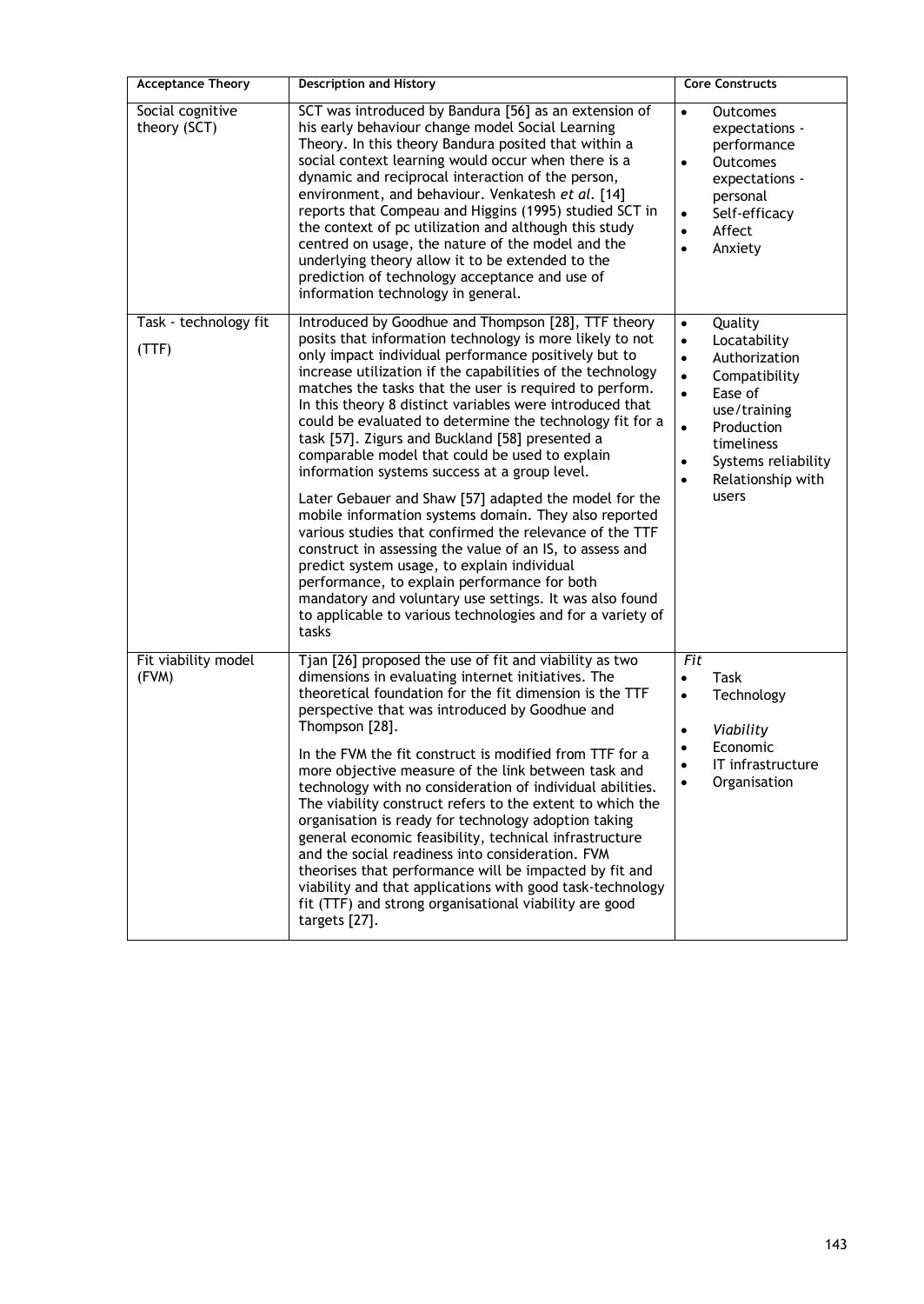| <b>Acceptance Theory</b> | <b>Description and History</b>                                                                                                                                                                                                                                                                                                                                                                                                                                             | <b>Core Constructs</b>                                                        |
|--------------------------|----------------------------------------------------------------------------------------------------------------------------------------------------------------------------------------------------------------------------------------------------------------------------------------------------------------------------------------------------------------------------------------------------------------------------------------------------------------------------|-------------------------------------------------------------------------------|
| Motivation model         | Motivation research was introduced as a theory to<br>explain behaviour. It suggest that behaviour is based on<br>extrinsic and intrinsic motivations. Extrinsic motivation<br>was defined by Davids and Warshaw (1992) as the<br>perception that users want to perform an activity<br>"because it is perceived to be instrumental in achieving<br>valued outcomes that are distinct from the activity<br>itself, such as improved job performance, pay, or<br>promotions". | <b>Intrinsic</b><br>$\bullet$<br>motivation<br><b>Extrinsic</b><br>motivation |
|                          | In the context of technology adoption models the<br>following construct could be defined as extrinsic<br>motivation factors: Perceived usefulness, perceived<br>ease of use, and subjective norms                                                                                                                                                                                                                                                                          |                                                                               |
|                          | Intrinsic motivation comes from the pleasure and<br>satisfaction derived from performing a task.                                                                                                                                                                                                                                                                                                                                                                           |                                                                               |
|                          | Li [51] reports findings from Davis and Warshaw [59]<br>that have linked elements of computer gamification to<br>intrinsic motivation.                                                                                                                                                                                                                                                                                                                                     |                                                                               |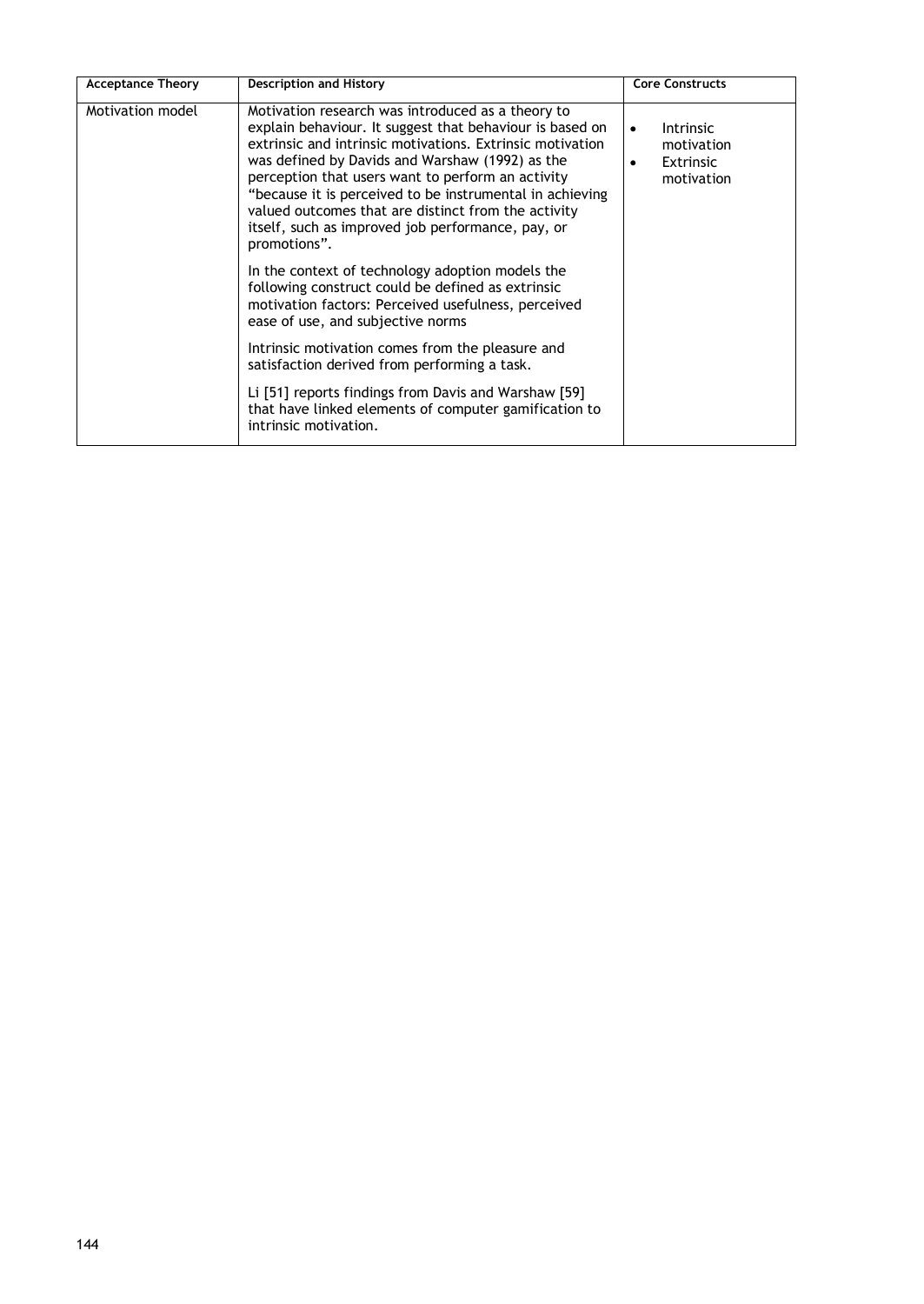| Area                    | Code                 | Description                                                                                     | Reference                  | Method                 |
|-------------------------|----------------------|-------------------------------------------------------------------------------------------------|----------------------------|------------------------|
|                         | G <sub>1</sub>       | What is the size of your company                                                                | <b>Org</b><br>Character    | Selection              |
| General                 | G2                   | Which industry does your company operate in                                                     | Org<br>Character           | Selection              |
|                         | G3                   | In which country is your company located                                                        | Qualifier                  | Selection              |
|                         | D <sub>1</sub>       | What is your current position                                                                   | Position                   | Selection              |
| Demographic             | D <sub>2</sub>       | What is you gender                                                                              | Leader Char                | Selection              |
|                         | D <sub>3</sub><br>D4 | What is your age group<br>What is your level of education                                       | Leader Char<br>Leader Char | Selection<br>Selection |
|                         |                      | MEA are useful to provide more timely and accurate information for                              |                            | Likert 1-              |
|                         | PU <sub>1</sub>      | decision making                                                                                 | Useful                     | 7                      |
|                         | PU <sub>2</sub>      | MEA are useful to provide an alternative mode of performing line of<br>business transactions    | Useful                     | Likert 1-<br>7         |
|                         | PU3                  | MEA are useful to improve coordination between business units                                   | Useful                     | Likert 1-<br>7         |
| Performance<br>Utility  | PU <sub>4</sub>      | MEA are useful to increase competitive advantage                                                | Useful                     | Likert 1-<br>7         |
|                         | PU <sub>5</sub>      | MEA are useful to increase the speed of operations                                              | Useful                     | Likert 1-<br>7         |
|                         | PU <sub>6</sub>      | MEA are is useful to expand market for existing products and<br>services                        | Useful                     | Likert 1-<br>7         |
|                         | PU7                  | MEA are useful to provide a mechanism to improve service delivery                               | Useful                     | Likert 1-<br>7         |
|                         | TU <sub>1</sub>      | MEA are easy to use and do not require much effort to learn                                     | Easy                       | Likert 1-<br>7         |
| Technology              | TU <sub>2</sub>      | MEA are implemented easily and efficiently                                                      | <b>Risk</b>                | Likert 1-<br>7         |
| Usability               | TU3                  | MEA are compatible with existing technology in my company                                       | Compatible                 | Likert 1-<br>7         |
|                         | TU <sub>4</sub>      | It is easy to use MEA to perform line of business transactions for my<br>company                | Fits business              | Likert 1-<br>7         |
|                         | EE1                  | My company experiences competitive pressure to implement MEA                                    | Competition                | Likert 1-<br>7         |
|                         | EE <sub>2</sub>      | My company would experience a disadvantage if MEA is not<br>implemented                         | Competition                | Likert 1-<br>7         |
| External<br>Environment | EE3                  | Majority of leading companies in my industry use MEA                                            | Ind trend                  | Likert 1-<br>7         |
|                         | EE4                  | Majority of leading companies in my industry recognise that MEA can<br>enhance competitiveness  | Inno paradox               | Likert 1-<br>7         |
|                         | EE5                  | Technology advances for mobile devices support the use of MEA                                   | Tech trend                 | Likert 1-<br>7         |
|                         | ERTI1                | My company has the infrastructure to secure MEA data over a<br>network                          | IT - security              | Likert 1-<br>7         |
|                         | ERTI2                | My company has a wireless network infrastructure to support the use<br>of MEA                   | IT - network               | Likert 1-<br>7         |
|                         | ERTI3                | My company has an information system infrastructure that is<br>compatible with MEA integration  | IT - systems               | Likert 1-<br>7         |
|                         | ERTI4                | My company has security policies in place that support the use of<br>mobile devices             | IT - Policies              | Likert 1-<br>7         |
|                         | ERP1                 | Process changes caused by MEA adoption are easily integrated into<br>current business practices | Process                    | Likert 1-<br>7         |
|                         | ERP2                 | My company has processes that require timeous data proliferation<br>for decision making         | Process                    | Likert 1-<br>7         |
|                         | ERS3                 | My company regularly introduces innovative solutions for processes<br>and products              | Strategy                   | Likert 1-<br>7         |
| Enterprise              | ERE1                 | Employees in my company understand the benefit of MEA                                           | Employee                   | Likert 1-<br>7         |
| <b>Readiness</b>        | ERE <sub>2</sub>     | Employees in my company are familiar with mobile applications and<br>how they function          | Employee                   | Likert 1-<br>7         |
|                         | ERE3                 | My company experiences pressure from employees to implement<br><b>MEA</b>                       | Employee                   | Likert 1-<br>7         |
|                         | ERK1                 | The IS employees in my company have a good understanding of MEA<br>support requirements         | Knowledge                  | Likert 1-<br>7         |
|                         | ERK2                 | My company hires people who are specialised or knowledgeable on<br><b>MEA</b>                   | Knowledge                  | Likert 1-<br>7         |
|                         | ERR1                 | My company ensures that there are sufficient financial resources<br>available to implement MEA  | Resource -<br>fin          | Likert 1-<br>7         |
|                         | ERR <sub>2</sub>     | My company ensures that there are sufficient technical resources<br>available to implement MEA  | Resource - IT              | Likert 1-<br>7         |
|                         | ERR3                 | My company ensures that there are sufficient human resources<br>available to implement MEA      | Resource -<br>HR           | Likert 1-<br>7         |
|                         | ERL1                 | Senior management has a good understanding of MEA technology                                    | Leader ready               | Likert 1-<br>7         |

# **Appendix 2 - The research instrument**